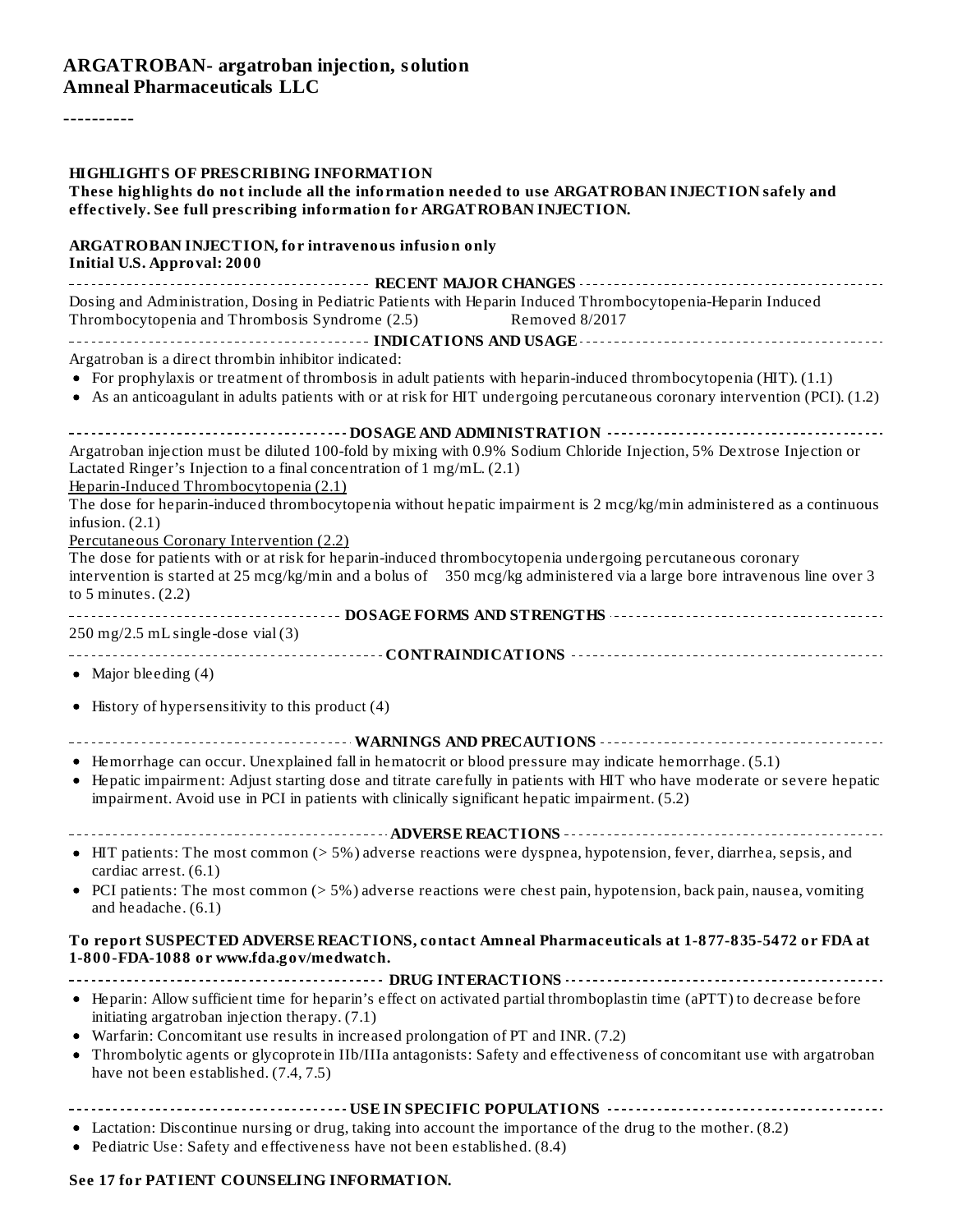### **FULL PRESCRIBING INFORMATION: CONTENTS\***

#### **1 INDICATIONS AND USAGE**

1.1 Heparin-Induced Thrombocytopenia

1.2 Percutaneous Coronary Intervention

### **2 DOSAGE AND ADMINISTRATION**

2.1 Preparation for Intravenous Administration

2.2 Dosing in Patients with Heparin-Induced Thrombocytopenia

2.3 Dosing in Patients Undergoing Percutaneous Coronary Interventions

2.4 Dosing in Patients With Hepatic Impairment

2.5 Conversion to Oral Anticoagulant Therapy

### **3 DOSAGE FORMS AND STRENGTHS**

#### **4 CONTRAINDICATIONS**

#### **5 WARNINGS AND PRECAUTIONS**

5.1 Risk of Hemorrhage

5.2 Use in Hepatic Impairment

5.3 Laboratory Tests

### **6 ADVERSE REACTIONS**

6.1 Clinical Trials Experience

#### **7 DRUG INTERACTIONS**

7.1 Heparin

7.2 Oral Anticoagulant Agents

7.3 Aspirin/Acetaminophen

7.4 Thrombolytic Agents

7.5 Glycoprotein IIb/IIIa Antagonists

#### **8 USE IN SPECIFIC POPULATIONS**

8.1 Pregnancy

8.2 Lactation

- 8.4 Pediatric Use
- 8.5 Geriatric Use
- 8.6 Hepatic Impairment

#### **10 OVERDOSAGE**

#### **11 DESCRIPTION**

#### **12 CLINICAL PHARMACOLOGY**

12.1 Mechanism of Action

- 12.2 Pharmacodynamics
- 12.3 Pharmacokinetics

#### **13 NONCLINICAL TOXICOLOGY**

13.1 Carcinogenesis, Mutagenesis, Impairment of Fertility

#### **14 CLINICAL STUDIES**

14.1 Heparin-Induced Thrombocytopenia

14.2 Percutaneous Coronary Intervention (PCI) Patients with or at Risk for HIT

### **16 HOW SUPPLIED/STORAGE AND HANDLING**

#### **17 PATIENT COUNSELING INFORMATION**

\* Sections or subsections omitted from the full prescribing information are not listed.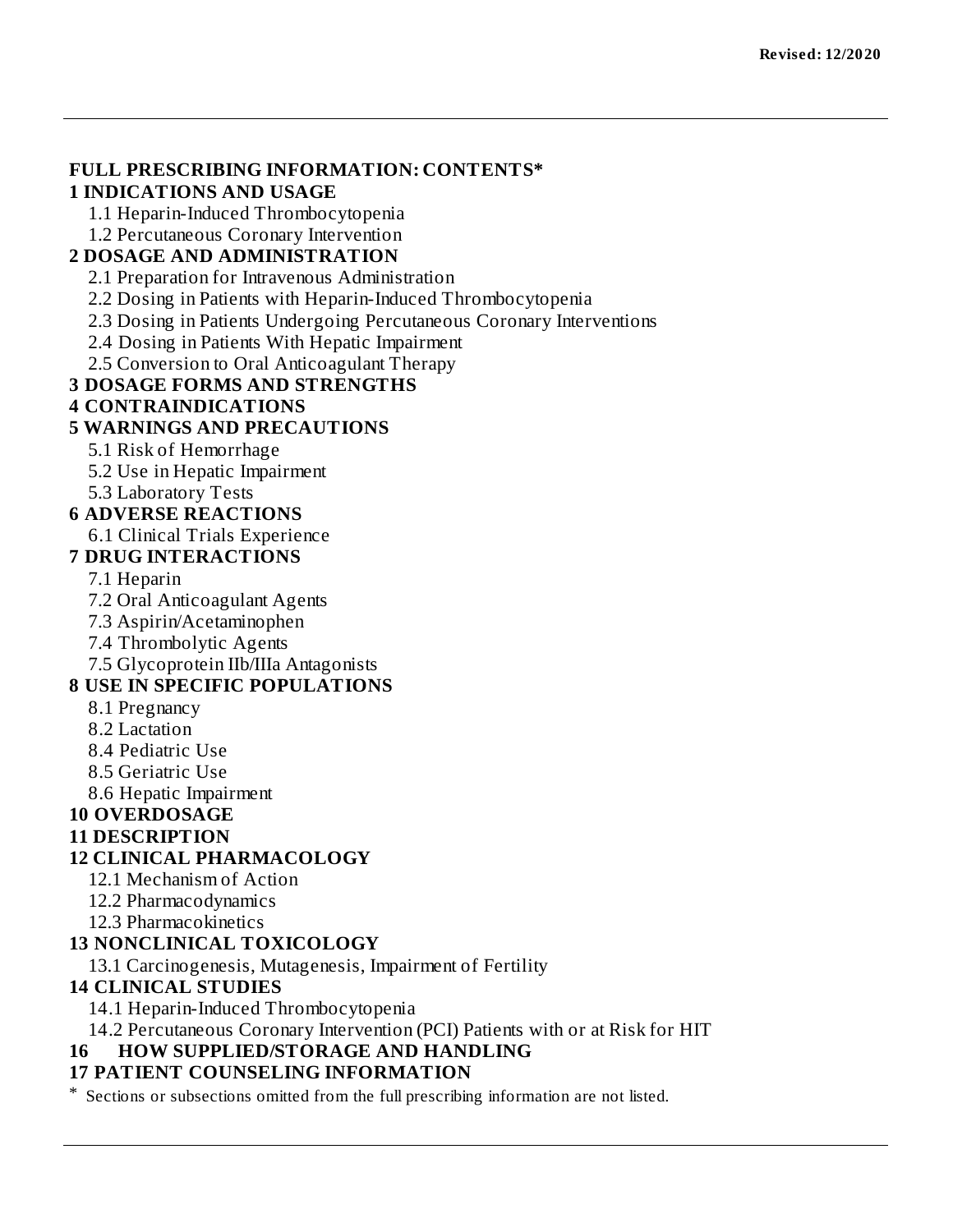### **FULL PRESCRIBING INFORMATION**

### **1 INDICATIONS AND USAGE**

### **1.1 Heparin-Induced Thrombocytopenia**

Argatroban injection is indicated for prophylaxis or treatment of thrombosis in adult patients with heparin-induced thrombocytopenia (HIT).

### **1.2 Percutaneous Coronary Intervention**

Argatroban injection is indicated as an anticoagulant in adult patients with or at risk for HIT undergoing percutaneous coronary intervention (PCI).

# **2 DOSAGE AND ADMINISTRATION**

### **2.1 Preparation for Intravenous Administration**

Argatroban injection must be diluted 100-fold prior to infusion. Argatroban injection should not be mixed with other drugs prior to dilution.

Argatroban injection should be diluted in 0.9% Sodium Chloride Injection, 5% Dextrose Injection, or Lactated Ringer's Injection to a final concentration of 1 mg/mL. The contents of each 2.5-mL vial should be diluted 100-fold by mixing with 250 mL of diluent. Use 250 mg (2.5 mL) per 250 mL of diluent or 500 mg (5 mL) per 500 mL of diluent.

The constituted solution must be mixed by repeated inversion of the diluent bag for 1 minute. Upon preparation, the solution may show slight but brief haziness due to the formation of microprecipitates that rapidly dissolve upon mixing. Use of diluent at room temperature is recommended. Colder temperatures can slow down the rate of dissolution of precipitates. The final solution must be clear before use. The pH of the intravenous solution prepared as recommended is 3.2 to 7.5. Solutions prepared as recommended are stable at controlled room temperature, 20°C to 25°C (68°F to 77°F) (see USP) in ambient indoor light for 24 hours; therefore, light-resistant measures such as foil protection for intravenous lines are unnecessary. Solutions are physically and chemically stable for up to 96 hours when protected from light and stored at controlled room temperature, 20°C to 25°C (68°F to 77°F) (see USP), or at refrigerated conditions,  $5^{\circ}C \pm 3^{\circ}C$  (41°F  $\pm$  5°F). Prepared solutions should not be exposed to direct sunlight. No significant potency losses have been noted following simulated delivery of the solution through intravenous tubing.

Parenteral drug products should be inspected visually for particulate matter and discoloration prior to administration whenever solution and container permit.

# **2.2 Dosing in Patients with Heparin-Induced Thrombocytopenia**

# *Initial Dosage:*

Before administering argatroban injection, discontinue heparin therapy and obtain a baseline activated partial thromboplastin time (aPTT). The recommended initial dose of argatroban injection for adult patients without hepatic impairment is 2 mcg/kg/min, administered as a continuous infusion (see Table 1).

### **Table 1**

**Recommended Dos es and Infusion Rates for 2 mcg/kg/min Dos e of Argatroban Injection for Patients With HIT\* and Without Hepatic Impairment (1 mg/mL Final Concentration)**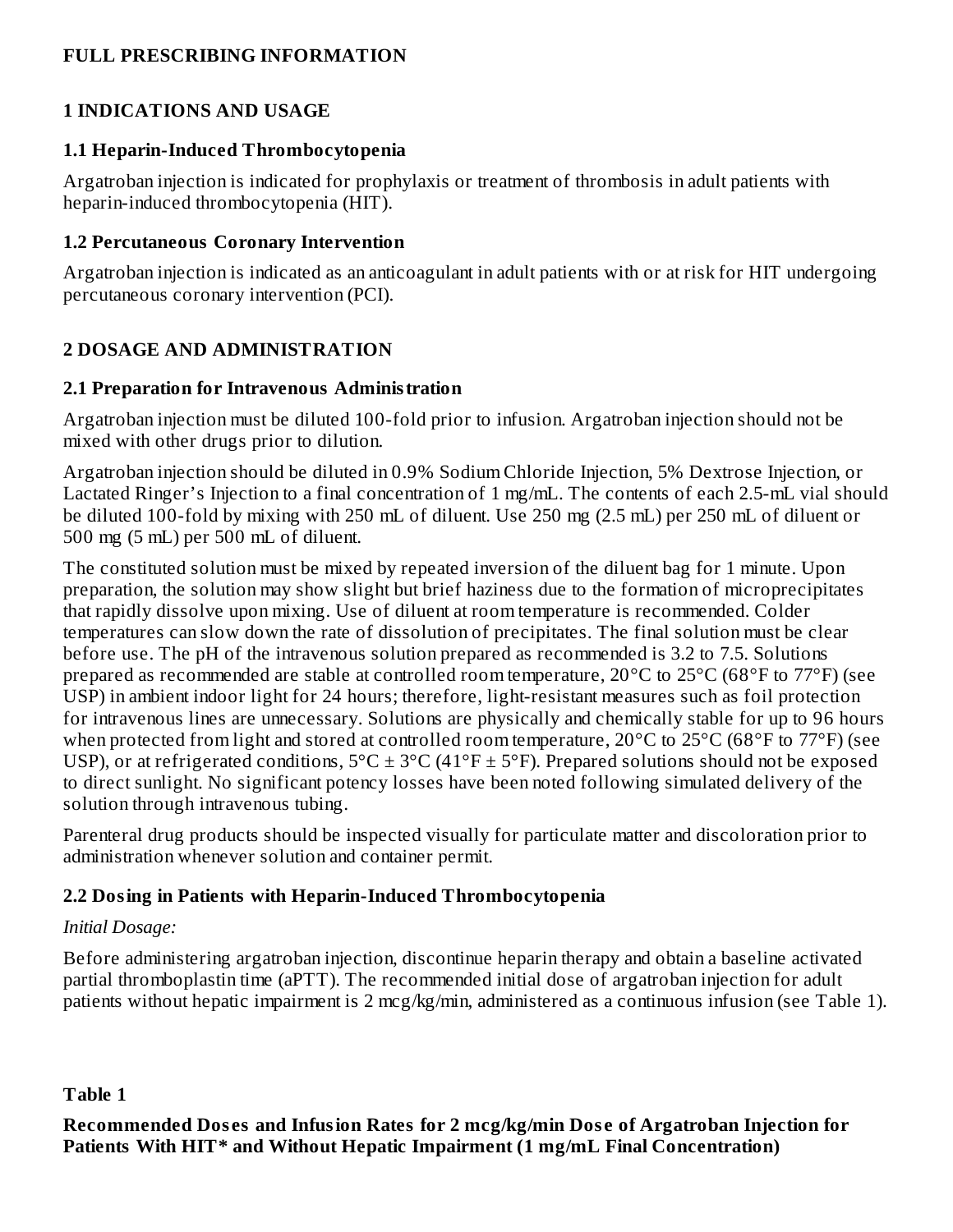| <b>Body Weight (kg)</b>      | Dose (mcg/min) | Infusion Rate (mL/hr) |
|------------------------------|----------------|-----------------------|
| 50                           | 100            |                       |
| 60                           | 120            |                       |
| 70                           | 140            |                       |
| $\overline{80}$              | 160            | 10                    |
| 90                           | 180            | 11                    |
| 100                          | 200            | 12                    |
| 110                          | 220            | 13                    |
| 120                          | 240            | 14                    |
| 130                          | 260            | 16                    |
| 140                          | 280            | 17                    |
| * with or without thrombosis |                |                       |

### *Monitoring Therapy:*

For use in HIT, therapy with argatroban injection is monitored using the aPTT with a target range of 1.5 to 3 times the initial baseline value (not to exceed 100 seconds). Tests of anticoagulant effects (including the aPTT) typically attain steady-state levels within 1 to 3 hours following initiation of argatroban injection. Check the aPTT 2 hours after initiation of therapy and after any dose change to confirm that the patient has attained the desired therapeutic range.

#### *Dosage Adjustment:*

After the initiation of argatroban injection, adjust the dose (not to exceed 10 mcg/kg/min) as necessary to obtain a steady-state aPTT in the target range *[see Clinical Studies (14.1)].*

### **2.3 Dosing in Patients Undergoing Percutaneous Coronary Interventions**

#### *Initial Dosage:*

Initiate an infusion of argatroban injection at 25 mcg/kg/min and administer a bolus of 350 mcg/kg via a large bore intravenous line over 3 to 5 minutes (see Table 2). Check an activated clotting time (ACT) 5 to 10 minutes after the bolus dose is completed. The PCI procedure may proceed if the ACT is greater than 300 seconds.

#### *Dosage Adjustment:*

If the ACT is less than 300 seconds, an additional intravenous bolus dose of 150 mcg/kg should be administered, the infusion dose increased to 30 mcg/kg/min, and the ACT checked 5 to 10 minutes later (see Table 3).

If the ACT is greater than 450 seconds, decrease the infusion rate to 15 mcg/kg/min, and check the ACT 5 to 10 minutes later (Table 3).

Continue titrating the dose until a therapeutic ACT (between 300 and 450 seconds) has been achieved; continue the same infusion rate for the duration of the PCI procedure.

In case of dissection, impending abrupt closure, thrombus formation during the procedure, or inability to achieve or maintain an ACT over 300 seconds, additional bolus doses of 150 mcg/kg may be administered and the infusion dose increased to 40 mcg/kg/min. Check the ACT after each additional bolus or change in the rate of infusion.

### **Table 2**

**Recommended Starting and Maintenance Dos es (Within the Target ACT Range) of Argatroban Injection in Patients Undergoing PCI Without Hepatic Impairment**

**(1 mg/mL Final Concentration)**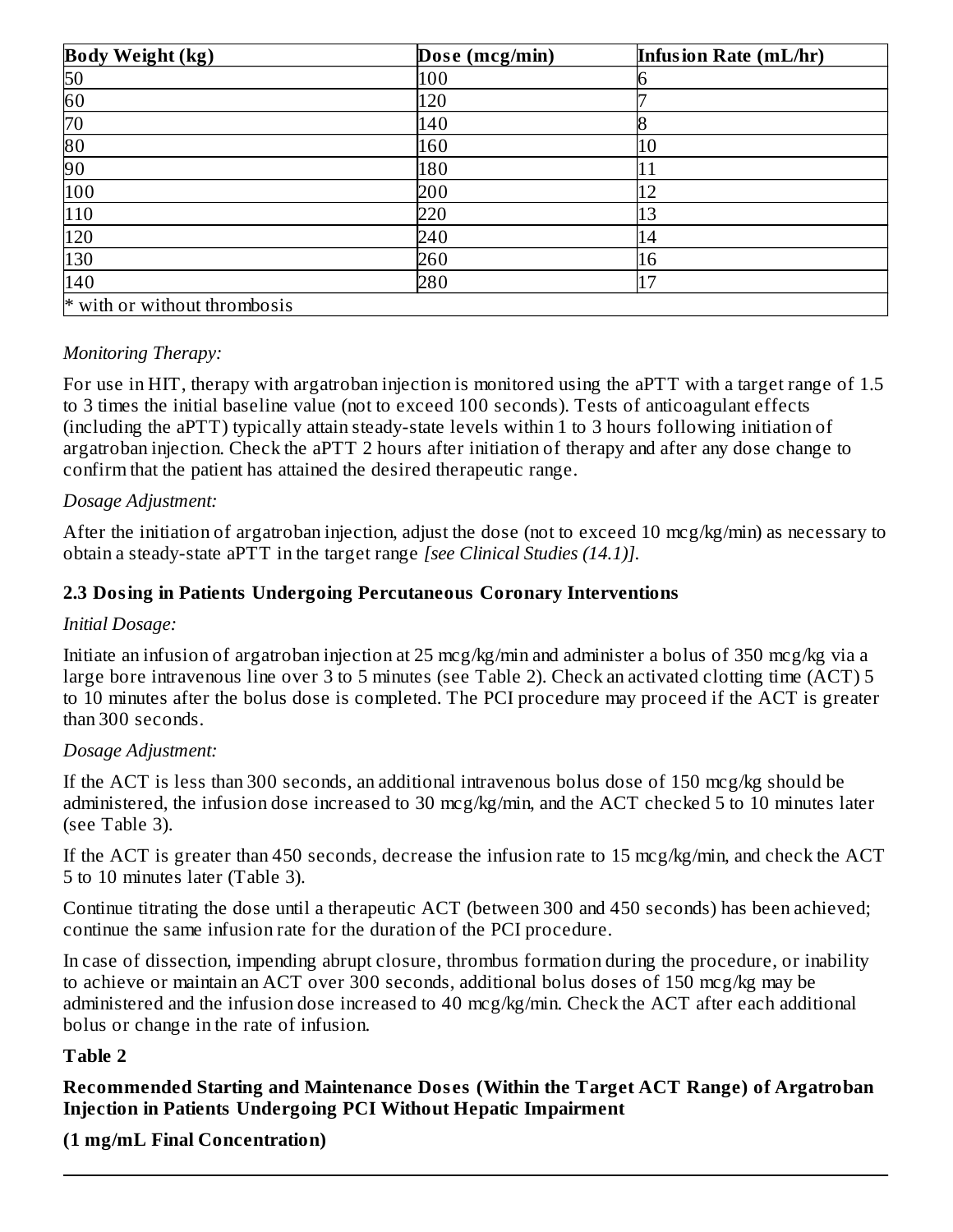| $\log$ | <b>Starting Bolus Dose</b><br>Body Weight (350 mcg/kg) |      | <b>Starting and Maintenance Continuous</b><br><b>Infusion Dosing</b><br>For ACT 300 to 450 seconds<br>25 mcg/kg/min |                                 |  |
|--------|--------------------------------------------------------|------|---------------------------------------------------------------------------------------------------------------------|---------------------------------|--|
|        | <b>Bolus Dose</b>                                      |      | <b>Bolus Volume Continuous Infusion Dose</b>                                                                        | <b>Continuous Infusion Rate</b> |  |
|        | (mcg)                                                  | (mL) | (mcg/min)                                                                                                           | (mL/hr)                         |  |
| 50     | 17500                                                  | 18   | 1250                                                                                                                | 75                              |  |
| 60     | 21000                                                  | 21   | 1500                                                                                                                | 90                              |  |
| 70     | 24500                                                  | 25   | 1750                                                                                                                | 105                             |  |
| 80     | 28000                                                  | 28   | 2000                                                                                                                | 120                             |  |
| 90     | 31500                                                  | 32   | 2250                                                                                                                | 135                             |  |
| 100    | 35000                                                  | 35   | 2500                                                                                                                | 150                             |  |
| 110    | 38500                                                  | 39   | 2750                                                                                                                | 165                             |  |
| 120    | 42000                                                  | 42   | 3000                                                                                                                | 180                             |  |
| 130    | 45500                                                  | 46   | 3250                                                                                                                | 195                             |  |
| 140    | 49000                                                  | 49   | 3500                                                                                                                | 210                             |  |
|        | NOTE: 1 mg = 1000 mcg; 1 kg = 2.2 lbs                  |      |                                                                                                                     |                                 |  |

#### **Table 3**

**Recommended Dos e Adjustments of Argatroban Injection for Patients Outside of ACT Target Range Undergoing PCI Without Hepatic Impairment (1 mg/mL Final Concentration)**

| <b>Body</b><br>Weight                                 | If ACT Less than 300 seconds<br>Dosage Adjustment†<br>30 mcg/kg/min |                      | If ACT Greater than 450<br>seconds Dosage Adjustment* 15<br>mcg/kg/min |                                               |                                                        |                                                      |
|-------------------------------------------------------|---------------------------------------------------------------------|----------------------|------------------------------------------------------------------------|-----------------------------------------------|--------------------------------------------------------|------------------------------------------------------|
| (kg)                                                  | <b>Additional</b><br>(mcg)                                          | <b>Bolus</b><br>(mL) | Continuous<br><b>Bolus Dose</b> Volume Infusion Dose<br>(mcg/min)      | Continuous<br><b>Infusion Rate</b><br>(mL/hr) | <b>Continuous</b><br><b>Infusion Dose</b><br>(mcg/min) | <b>Continuous</b><br><b>Infusion Rate</b><br>(mL/hr) |
| $\frac{50}{60}$<br>$\frac{60}{70}$<br>$\frac{80}{90}$ | 7500                                                                | R                    | 1500                                                                   | 90                                            | 750                                                    | 45                                                   |
|                                                       | 9000                                                                |                      | 1800                                                                   | 108                                           | 900                                                    | 54                                                   |
|                                                       | 10500                                                               | 11                   | 2100                                                                   | 126                                           | 1050                                                   | 63                                                   |
|                                                       | 12000                                                               | 12                   | 2400                                                                   | 144                                           | 1200                                                   | 72                                                   |
|                                                       | 13500                                                               | 14                   | 2700                                                                   | 162                                           | 1350                                                   | 81                                                   |
| 100                                                   | 15000                                                               | 15                   | 3000                                                                   | 180                                           | 1500                                                   | 90                                                   |
|                                                       | 16500                                                               | 17                   | 3300                                                                   | 198                                           | 1650                                                   | 99                                                   |
| $\frac{110}{120}$                                     | 18000                                                               | 18                   | 3600                                                                   | 216                                           | 1800                                                   | 108                                                  |
|                                                       | 19500                                                               | 20                   | 3900                                                                   | 234                                           | 1950                                                   | 117                                                  |
| $\frac{130}{140}$<br>$\overline{\phantom{a}1000}$     | 21000<br>$\lambda$ $\sim$ $\sim$                                    | 21<br>$\sim$ 1.      | 4200<br><b>CCC</b> 11                                                  | 252                                           | 2100                                                   | 126                                                  |

NOTE: 1 mg = 1000 mcg; 1 kg = 2.2 lbs

 $\dagger$  Additional intravenous bolus dose of 150 mcg/kg should be administered if ACT less than 300 seconds.

No bolus dose is given if ACT greater than 450 seconds \*

### *Monitoring Therapy:*

For use in PCI, therapy with argatroban injection is monitored using ACT. Obtain ACTs before dosing, 5 to 10 minutes after bolus dosing, following adjustments in the infusion rate, and at the end of the PCI procedure. Obtain additional ACTs every 20 to 30 minutes during a prolonged procedure.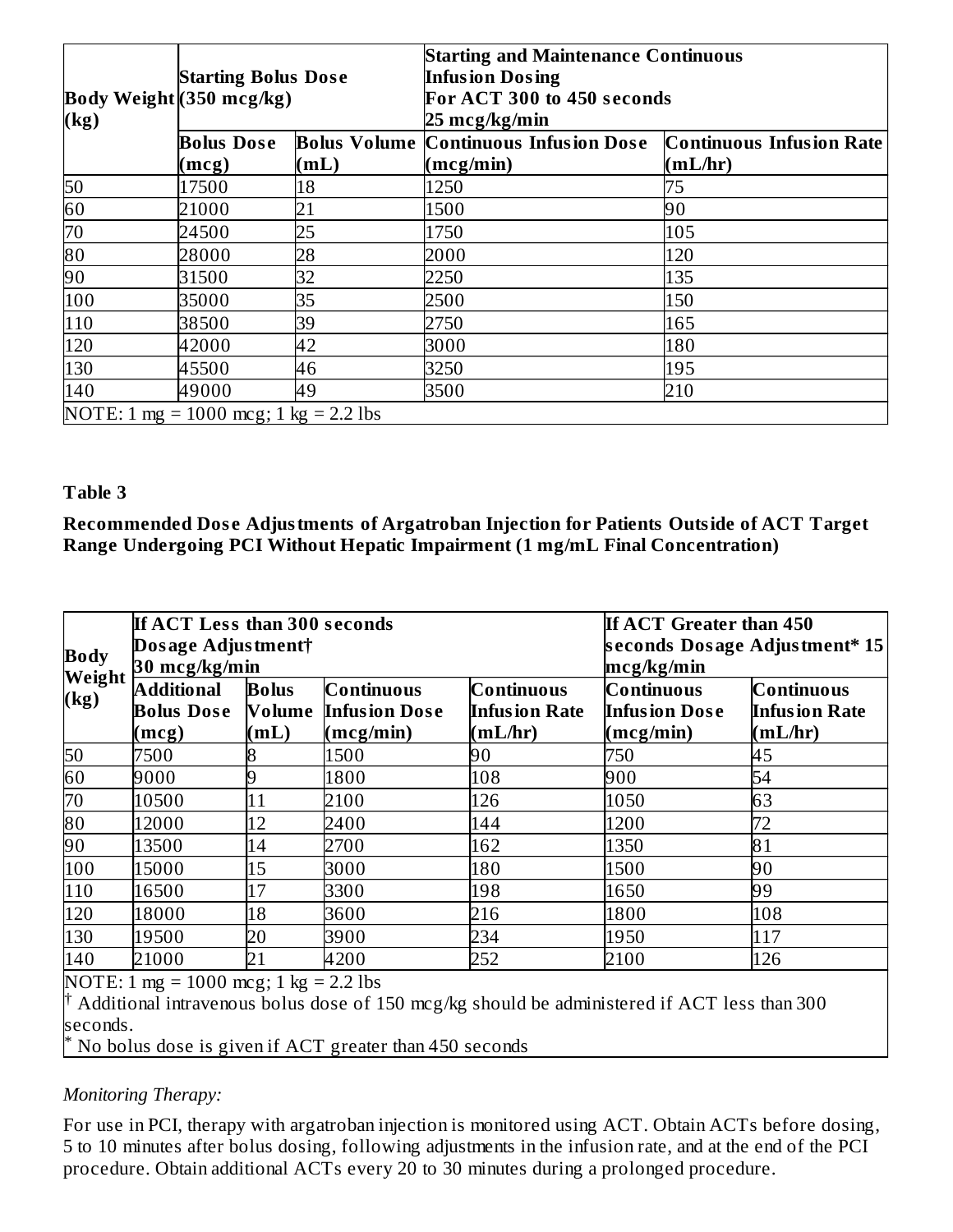### *Continued Anticoagulation after PCI:*

If a patient requires anticoagulation after the procedure, argatroban injection may be continued, but at a rate of 2 mcg/kg/min and adjusted as needed to maintain the aPTT in the desired range *[see Dosage and Administration (2.1)].*

### **2.4 Dosing in Patients With Hepatic Impairment**

### *Initial Dosage:*

For adult patients with HIT and moderate or severe hepatic impairment (based on Child-Pugh classification), an initial dose of 0.5 mcg/kg/min is recommended, based on the approximately 4-fold decrease in argatroban clearance relative to those with normal hepatic function. Monitor the aPTT closely, and adjust the dosage as clinically indicated.

### *Monitoring Therapy*:

Achievement of steady-state aPTT levels may take longer and require more dose adjustments in patients with hepatic impairment compared to patients with normal hepatic function.

For patients with hepatic impairment undergoing PCI and who have HIT or are at risk for HIT, carefully titrate argatroban injection until the desired level of anticoagulation is achieved. Use of argatroban injection in PCI patients with clinically significant hepatic disease or  $AST/ALT$  levels  $\geq 3$  times the upper limit of normal should be avoided *[see Warnings and Precautions (5.2)].*

# **2.5 Conversion to Oral Anticoagulant Therapy**

# *Initiating Oral Anticoagulant Therapy:*

When converting patients from argatroban injection to oral anticoagulant therapy, consider the potential for combined effects on INR with co-administration of argatroban and warfarin. A loading dose of warfarin should not be used. Initiate therapy using the expected daily dose of warfarin. To avoid prothrombotic effects and to ensure continuous anticoagulation when initiating warfarin, it is suggested that argatroban and warfarin therapy be overlapped. There are insufficient data available to recommend the duration of the overlap.

# *Co-Administration of Warfarin and Argatroban Injection at Doses up to 2 mcg/kg/min:*

Measure INR daily while argatroban injection and warfarin are co-administered. In general, with doses of argatroban injection up to 2 mcg/kg/min, argatroban injection can be discontinued when the INR is  $\rightarrow$ 4 on combined therapy. After argatroban injection is discontinued, repeat the INR measurement in 4 to 6 hours. If the repeat INR is below the desired therapeutic range, resume the infusion of argatroban injection and repeat the procedure daily until the desired therapeutic range on warfarin alone is reached.

# *Co-Administration of Warfarin and Argatroban Injection at Doses Greater than 2 mcg/kg/min:*

For doses of argatroban injection greater than 2 mcg/kg/min, the relationship of INR between warfarin alone to the INR on warfarin plus argatroban injection is less predictable. In this case, in order to predict the INR on warfarin alone, temporarily reduce the dose of argatroban injection to a dose of 2 mcg/kg/min. Repeat the INR on argatroban injection and warfarin 4 to 6 hours after reduction of the argatroban injection dose and follow the process outlined above for administering argatroban injection at doses up to 2 mcg/kg/min.

# **3 DOSAGE FORMS AND STRENGTHS**

250 mg of argatroban in 2.5 mL of sterile solution for injection in a single-dose vial.

# **4 CONTRAINDICATIONS**

Argatroban is contraindicated in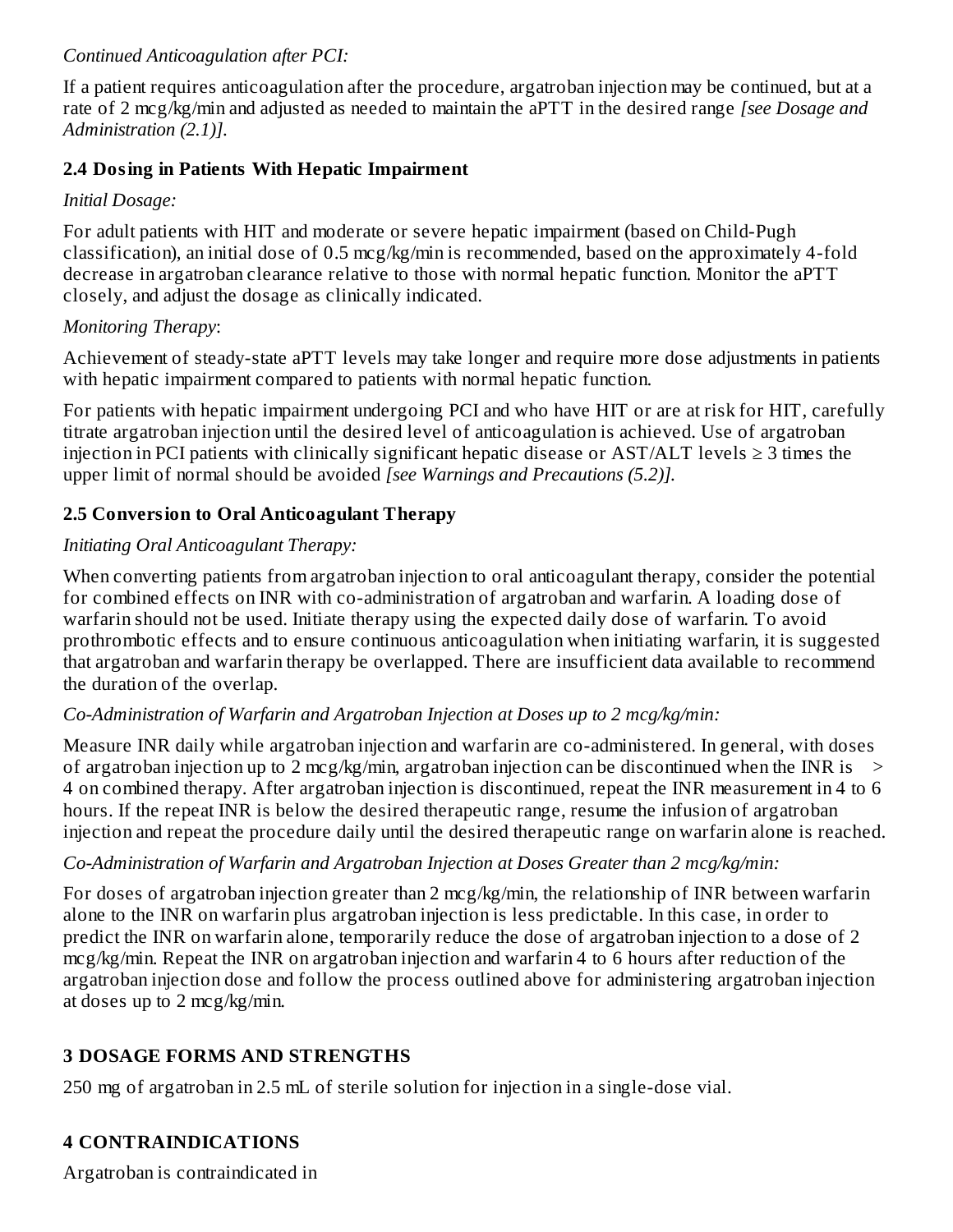- Patients with major bleeding *[see Warnings and Precautions (5.1)].*
- Patients with history of hypersensitivity to argatroban. Airway, skin, and generalized hypersensitivity reactions have been reported *[see Adverse Reactions (6.1)].*

# **5 WARNINGS AND PRECAUTIONS**

### **5.1 Risk of Hemorrhage**

Hemorrhage can occur at any site in the body in patients receiving argatroban. Unexplained fall in hematocrit or blood pressure may indicate hemorrhage. Intracranial and retroperitoneal hemorrhage *[see Adverse Reactions (6.1)]* has been reported. The risk of hemorrhage with argatroban may be increased in severe hypertension, immediately following lumbar puncture, spinal anesthesia, major surgery (especially involving the brain, spinal cord, or eye), hematologic conditions associated with increased bleeding tendencies such as congenital or acquired bleeding disorders, and gastrointestinal lesions such as ulcerations.

Concomitant use of argatroban with antiplatelet agents, thrombolytics, and other anticoagulants may increase the risk of bleeding.

### **5.2 Us e in Hepatic Impairment**

When administering argatroban to patients with hepatic impairment, start with a lower dose and carefully titrate until the desired level of anticoagulation is achieved. Achievement of steady-state aPTT levels may take longer and require more argatroban dose adjustments in patients with hepatic impairment compared to patients with normal hepatic function *[see Use in Specific Populations (8.6)].* Also, upon cessation of argatroban infusion in the hepatically impaired patient, full reversal of anticoagulant effects may require longer than 4 hours due to decreased clearance and increased elimination half-life of argatroban *[see Dosage and Administration (2.3)* and *Clinical Pharmacology (12.3)]*. Avoid the use of high doses of argatroban in patients undergoing PCI who have clinically significant hepatic disease or AST/ALT levels  $\geq$ 3 times the upper limit of normal.

### **5.3 Laboratory Tests**

Anticoagulation effects associated with argatroban infusion at doses up to 40 mcg/kg/min correlate with increases of the aPTT. Although other global clot-based tests including prothrombin time (PT), the International Normalized Ratio (INR), and thrombin time (TT) are affected by argatroban, the therapeutic ranges for these tests have not been identified for argatroban therapy. In clinical trials in PCI, the ACT was used for monitoring argatroban anticoagulant activity during the procedure. The concomitant use of argatroban and warfarin results in prolongation of the PT and INR beyond that produced by warfarin alone *[see Dosage and Administration (2.5)* and *Clinical Pharmacology (12.2)].*

# **6 ADVERSE REACTIONS**

The following adverse reaction is also discussed in other sections of the labeling:

Risk of Hemorrhage *[see Warnings and Precautions (5.1)].*

# **6.1 Clinical Trials Experience**

*Adverse Events in Patients with HIT (With or Without Thrombosis)*

Because clinical trials are conducted under widely varying conditions, adverse event rates observed in the clinical trials of a drug cannot be directly compared to rates in the clinical trials of another drug and may not reflect the rates observed in practice.

The following safety information is based on all 568 patients treated with argatroban in Study 1 and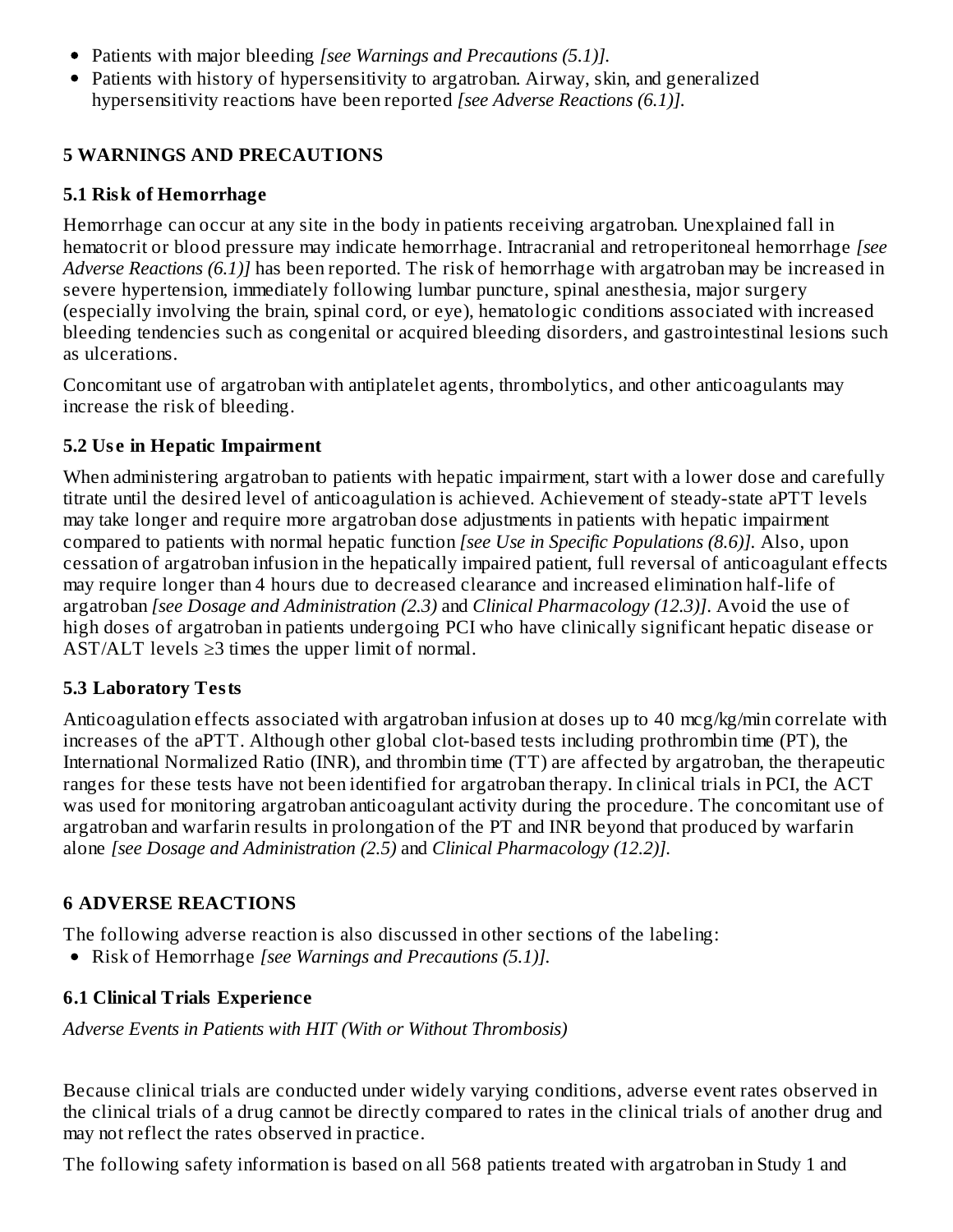Study 2. The safety profile of the patients from these studies is compared with that of 193 historical controls in which the adverse events were collected retrospectively. Adverse events are separated into hemorrhagic and non-hemorrhagic events.

Major bleeding was defined as bleeding that was overt and associated with a hemoglobin decrease  $\geq 2$  $g/dL$ , that led to a transfusion of  $\geq 2$  units, or that was intracranial, retroperitoneal, or into a major prosthetic joint. Minor bleeding was overt bleeding that did not meet the criteria for major bleeding.

Table 4 gives an overview of the most frequently observed hemorrhagic events, presented separately by major and minor bleeding, sorted by decreasing occurrence among argatroban-treated patients with HIT(with or without thrombosis).

### **Table 4**

### **Major and Minor Hemorrhagic Advers e Events in Patients With HIT\***

| Major Hemorrhagic Events <sup>a</sup>                     |                                                                                    |                                                          |  |  |
|-----------------------------------------------------------|------------------------------------------------------------------------------------|----------------------------------------------------------|--|--|
|                                                           | <b>Argatroban-Treated Patients</b><br>(Study 1 and Study 2)<br>$(n = 568)$<br>$\%$ | His torical Control $^\mathsf{c}$<br>$(n = 193)$<br>$\%$ |  |  |
| Overall bleeding                                          | 5.3                                                                                | 6.7                                                      |  |  |
| Gastrointestinal                                          | 2.3                                                                                | 1.6                                                      |  |  |
| Genitourinary and hematuria                               | 0.9                                                                                | 0.5                                                      |  |  |
| Decrease in hemoglobin and hematocrit $\vert 0.7 \rangle$ |                                                                                    |                                                          |  |  |
| Multisystem hemorrhage and DIC                            | 0.5                                                                                |                                                          |  |  |
| Limb and BKA stump                                        | 0.5                                                                                |                                                          |  |  |
| Intracranial hemorrhage                                   | 0 <sub>p</sub>                                                                     | 0.5                                                      |  |  |
| Minor Hemorrhagic Events <sup>a</sup>                     |                                                                                    |                                                          |  |  |
|                                                           | <b>Argatroban-Treated Patients</b><br>(Study 1 and Study 2)<br>$(n = 568)$<br>$\%$ | His torical Control $^\mathsf{c}$<br>$(n = 193)$<br>$\%$ |  |  |
| Gastrointestinal                                          | 14.4                                                                               | 18.1                                                     |  |  |
| Genitourinary and hematuria                               | 11.6                                                                               | 0.8                                                      |  |  |
| Decrease in hemoglobin and hematocrit 10.4                |                                                                                    |                                                          |  |  |
| Groin                                                     | 5.4                                                                                | 3.1                                                      |  |  |
| Hemoptysis                                                | 2.9                                                                                | 0.8                                                      |  |  |
| <b>Brachial</b>                                           | 2.4                                                                                | 0.8                                                      |  |  |
| $*$ with or without thrombosis                            |                                                                                    |                                                          |  |  |

with or without thrombosis

a) Patients may have experienced more than 1 adverse event.

b) One patient experienced intracranial hemorrhage 4 days after discontinuation of argatroban and following therapy with urokinase and oral anticoagulation.

c) The historical control group consisted of patients with a clinical diagnosis of HIT (with or without thrombosis) that were considered eligible by an independent medical panel.

DIC = disseminated intravascular coagulation. BKA = below-the-knee amputation.

Table 5 gives an overview of the most frequently observed non-hemorrhagic events sorted by decreasing frequency of occurrence  $(\geq 2\%)$  among argatroban-treated HIT/HITTS patients.

#### **Table 5**

# **Non-hemorrhagic Advers e Events in Patients With HIT a b**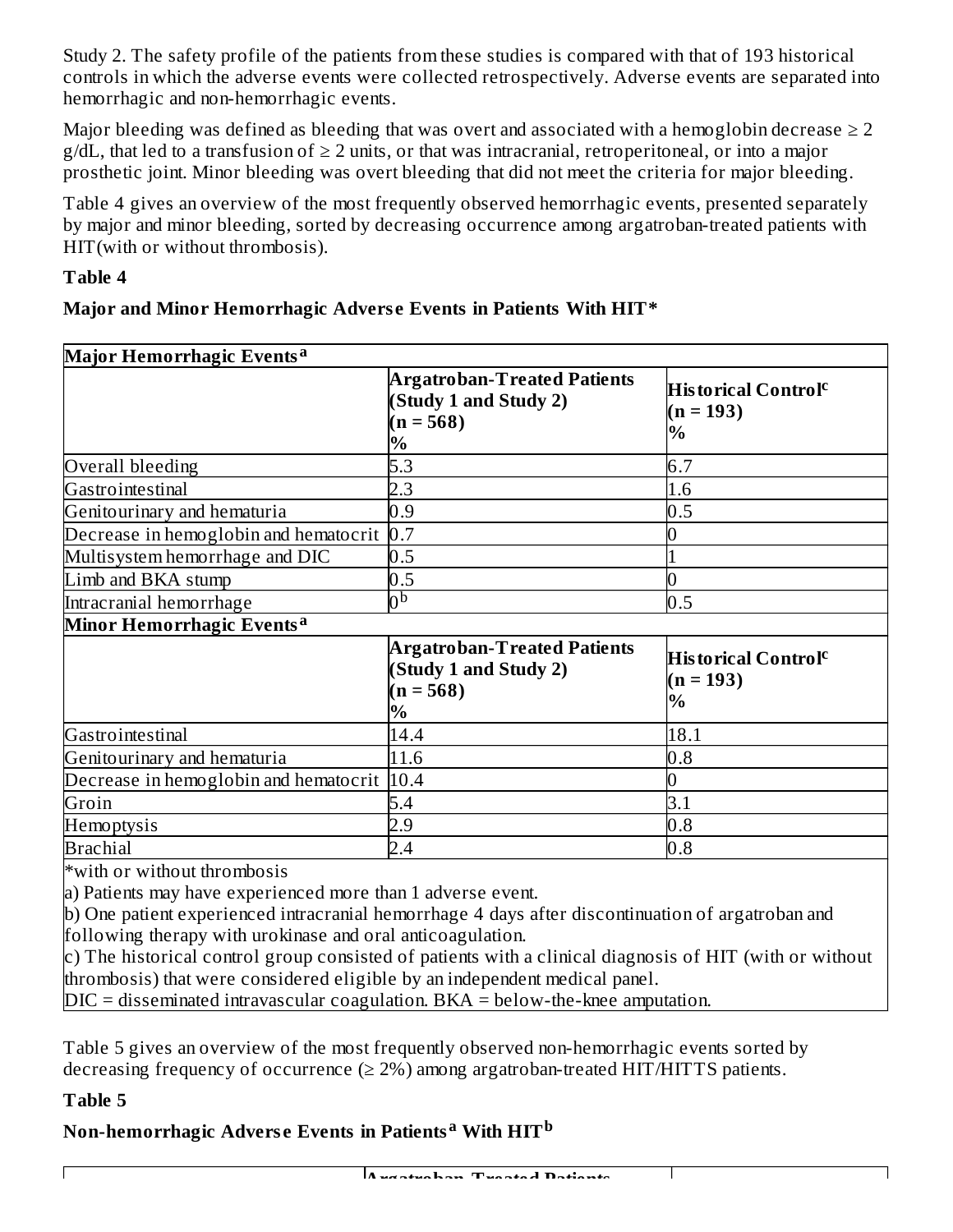|                          | Argatrovan- 1 reated Patients<br>(Study 1 and Study 2) | <b>Historical Control</b> <sup>c</sup><br>$(n = 193)$ |
|--------------------------|--------------------------------------------------------|-------------------------------------------------------|
|                          | $(n = 568)$<br>$\%$                                    | $\%$                                                  |
| <b>Dyspnea</b>           | 8.1                                                    | 8.8                                                   |
| Hypotension              | 7.2                                                    | 2.6                                                   |
| Fever                    | 6.9                                                    | 2.1                                                   |
| Diarrhea                 | 6.2                                                    | 1.6                                                   |
| Sepsis                   | 6.0                                                    | 12.4                                                  |
| Cardiac arrest           | 5.8                                                    | 3.1                                                   |
| Nausea                   | 4.8                                                    | 0.5                                                   |
| Ventricular tachycardia  | 4.8                                                    | 3.1                                                   |
| Pain                     | 4.6                                                    | 3.1                                                   |
| Urinary tract infection  | 4.6                                                    | 5.2                                                   |
| Vomiting                 | 4.2                                                    | 0                                                     |
| Infection                | 3.7                                                    | 3.6                                                   |
| Pneumonia                | 3.3                                                    | 9.3                                                   |
| Atrial fibrillation      | 3.0                                                    | 11.4                                                  |
| Coughing                 | 2.8                                                    | 1.6                                                   |
| Abnormal renal function  | 2.8                                                    | 4.7                                                   |
| Abdominal pain           | 2.6                                                    | 1.6                                                   |
| Cerebrovascular disorder | 2.3                                                    | 4.1                                                   |

a) Patients may have experienced more than 1 adverse event.

b) with or without thrombosis

c) The historical control group consisted of patients with a clinical diagnosis of HIT (with or without thrombosis) that were considered eligible by an independent medical panel.

### *Adverse Events in Patients with or at Risk for HIT Undergoing PCI*

The following safety information is based on 91 patients initially treated with argatroban and 21 patients subsequently re-exposed to argatroban for a total of 112 PCIs with argatroban anticoagulation. Adverse events are separated into hemorrhagic (Table 6) and non-hemorrhagic (Table 7) events.

Major bleeding was defined as bleeding that was overt and associated with a hemoglobin decrease  $\geq 5$  $g/dL$ , that led to a transfusion of  $\geq 2$  units, or that was intracranial, retroperitoneal, or into a major prosthetic joint. The rate of major bleeding events in patients treated with argatroban in the PCI trials was 1.8%.

### **Table 6**

### **Major and Minor Hemorrhagic Advers e Events in Patients With HIT Undergoing PCI**

| Major Hemorrhagic Events <sup>a</sup> |                                                           |  |  |  |
|---------------------------------------|-----------------------------------------------------------|--|--|--|
|                                       | <b>Argatroban-Treated Patients</b><br>$(n = 12)^{b}$<br>% |  |  |  |
| Retroperitoneal                       | $_{\rm 0.9}$                                              |  |  |  |
| Gastrointestinal                      | $^{0.9}$                                                  |  |  |  |
| Intracranial                          |                                                           |  |  |  |
| Minor Hemorrhagic Events <sup>a</sup> |                                                           |  |  |  |
|                                       | <b>Argatroban-Treated Patients</b>                        |  |  |  |
|                                       | $(n = 12)^{b}$                                            |  |  |  |
|                                       | $\%$                                                      |  |  |  |
| Groin (bleeding or hematoma)          | 3.6                                                       |  |  |  |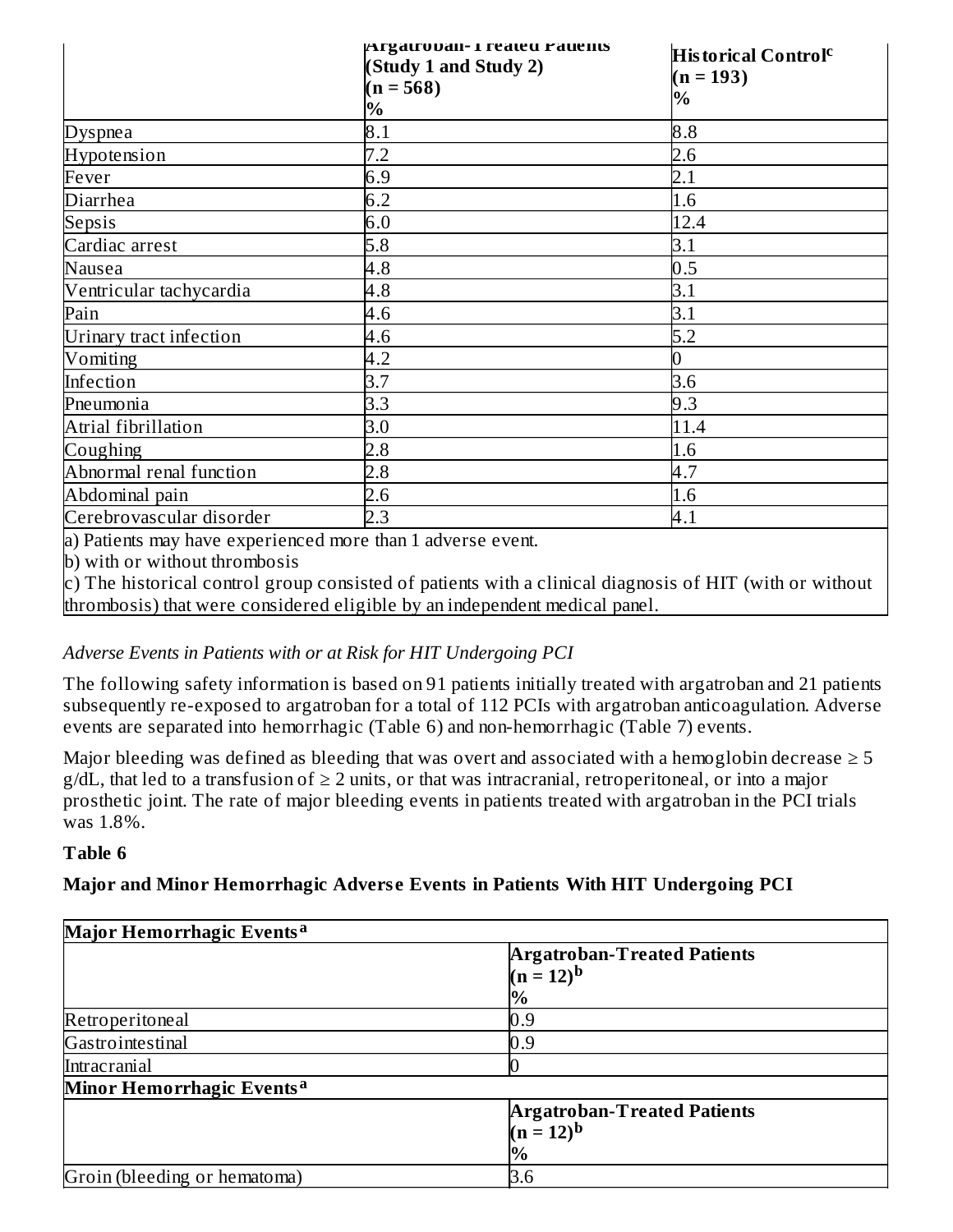| Gastrointestinal (includes hematemesis)                     | 2.6 |  |  |  |
|-------------------------------------------------------------|-----|--|--|--|
| Genitourinary (includes hematuria)                          | 1.8 |  |  |  |
| Decrease in hemoglobin and/or hematocrit                    | 1.8 |  |  |  |
| CABG (coronary arteries)                                    | 1.8 |  |  |  |
| Access site                                                 | 0.9 |  |  |  |
| Hemoptysis                                                  | 0.9 |  |  |  |
| Other                                                       | 0.9 |  |  |  |
| a) Patients may have experienced more than 1 adverse event. |     |  |  |  |
| b) 91 patients who underwent 112 interventions.             |     |  |  |  |
| $CABG =$ coronary artery bypass graft.                      |     |  |  |  |

Table 7 gives an overview of the most frequently observed non-hemorrhagic events (> 2%), sorted by decreasing frequency of occurrence among argatroban-treated PCI patients.

#### **Table 7**

### **Non-hemorrhagic Advers e Events in Patients With HIT Undergoing PCI a**

|                                                             | Argatroban Procedures <sup>a</sup> (n = 112) <sup>b</sup> |  |  |  |
|-------------------------------------------------------------|-----------------------------------------------------------|--|--|--|
|                                                             | $\%$                                                      |  |  |  |
| Chest pain                                                  | 15.2                                                      |  |  |  |
| Hypotension                                                 | 10.7                                                      |  |  |  |
| Back pain                                                   | 8.0                                                       |  |  |  |
| Nausea                                                      | 7.1                                                       |  |  |  |
| Vomiting                                                    | 6.3                                                       |  |  |  |
| Headache                                                    | 5.4                                                       |  |  |  |
| <b>Bradycardia</b>                                          | 4.5                                                       |  |  |  |
| Abdominal pain                                              | 3.6                                                       |  |  |  |
| Fever                                                       | 3.6                                                       |  |  |  |
| Myocardial infarction                                       | 3.6                                                       |  |  |  |
| a) Patients may have experienced more than 1 adverse event. |                                                           |  |  |  |
| b) 91 patients who underwent 112 interventions.             |                                                           |  |  |  |

There were 22 serious adverse events in 17 PCI patients (19.6% in 112 interventions). Table 8 lists the serious adverse events occurring in argatroban-treated patients with or at risk for HIT undergoing PCI.

### **Table 8**

### **Serious Advers e Events in Patients With HIT Undergoing PCI a**

| <b>Coded Term</b>          | Argatroban Procedures <sup>b</sup> |
|----------------------------|------------------------------------|
|                            | $(n = 112)$                        |
| Myocardial infarction      | 4(3.5%)                            |
| Angina pectoris            | $2(1.8\%)$                         |
| Coronary thrombosis        | $2(1.8\%)$                         |
| Myocardial ischemia        | $2(1.8\%)$                         |
| Occlusion coronary         | $2(1.8\%)$                         |
| Chest pain                 | $1(0.9\%)$                         |
| Fever                      | $1(0.9\%)$                         |
| Retroperitoneal hemorrhage | $1(0.9\%)$                         |
| Aortic stenosis            | $1(0.9\%)$                         |
| Arterial thrombosis        | $1(0.9\%)$                         |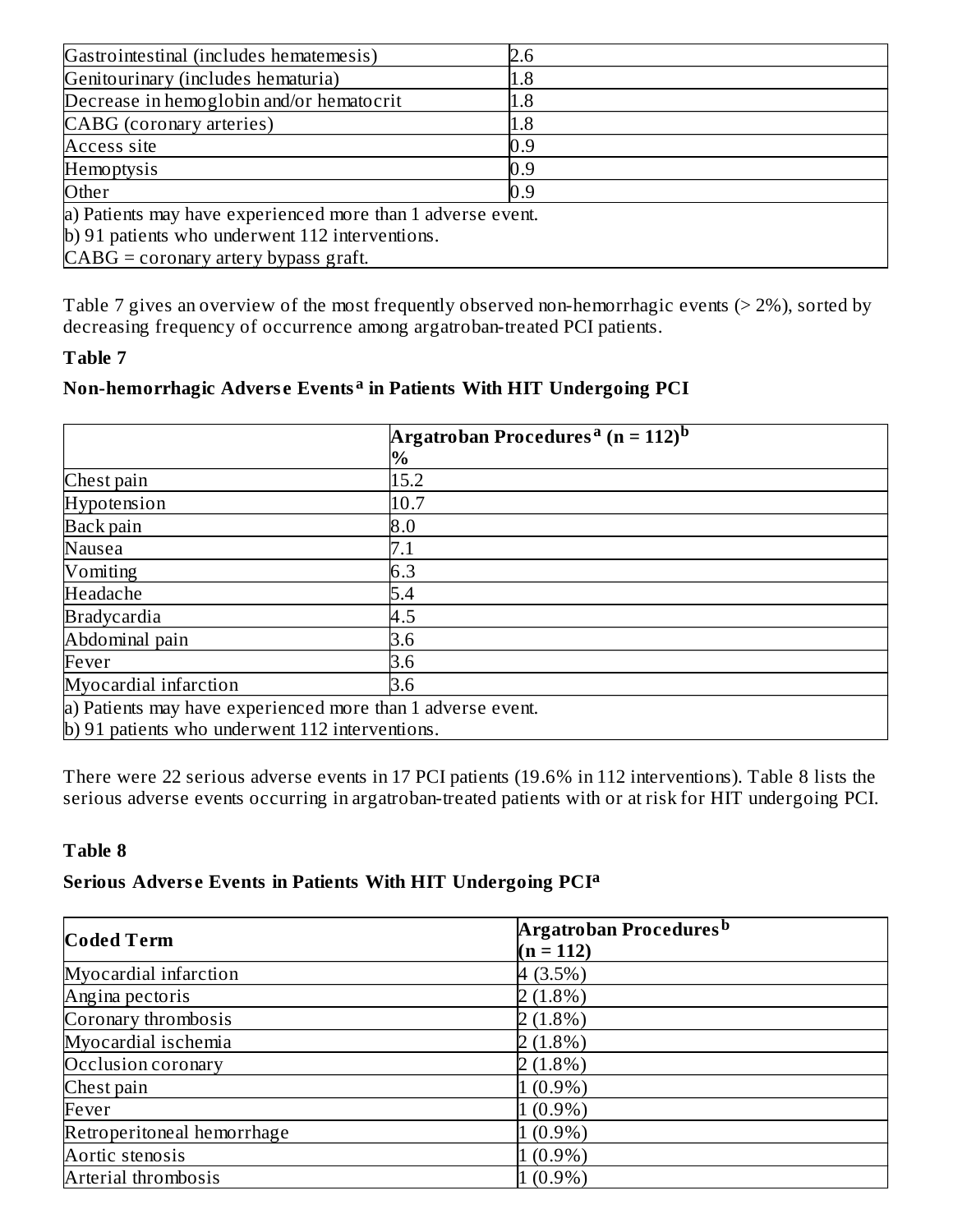| Gastrointestinal hemorrhage                                                                    | $1(0.9\%)$ |
|------------------------------------------------------------------------------------------------|------------|
| Gastrointestinal disorder (GERD)                                                               | $1(0.9\%)$ |
| Cerebrovascular disorder                                                                       | $1(0.9\%)$ |
| Lung edema                                                                                     | $1(0.9\%)$ |
| Vascular disorder                                                                              | $1(0.9\%)$ |
| a) Individual events may also have been reported elsewhere (see Table 6 and 7).                |            |
| b) 91 patients underwent 112 procedures. Some patients may have experienced more than 1 event. |            |

# *Intracranial Bleeding in Other Populations*

Increased risks for intracranial bleeding have been observed in investigational studies of argatroban for other uses. In a study of patients with acute myocardial infarction receiving both argatroban and thrombolytic therapy (streptokinase or tissue plasminogen activator), the overall frequency of intracranial bleeding was 1% (8 out of 810 patients). Intracranial bleeding was not observed in 317 subjects or patients who did not receive concomitant thrombolysis *[see Drug Interactions (7.4)]*.

The safety and effectiveness of argatroban for cardiac indications other than PCI in patients with HIT have not been established. Intracranial bleeding was also observed in a prospective, placebo-controlled study of argatroban in patients who had onset of acute stroke within 12 hours of study entry. Symptomatic intracranial hemorrhage was reported in 5 of 117 patients (4.3%) who received argatroban at 1 to 3 mcg/kg/min and in none of the 54 patients who received placebo. Asymptomatic intracranial hemorrhage occurred in 5 (4.3%) and 2 (3.7%) of the patients, respectively.

### *Allergic Reactions*

One hundred fifty-six allergic reactions or suspected allergic reactions were observed in 1,127 individuals who were treated with argatroban in clinical pharmacology studies or for various clinical indications. About 95% (148/156) of these reactions occurred in patients who concomitantly received thrombolytic therapy (e.g., streptokinase) or contrast media.

Allergic reactions or suspected allergic reactions in populations other than patients with HIT (with or without thrombosis) include (in descending order of frequency):

- Airway reactions (coughing, dyspnea): 10% or more
- Skin reactions (rash, bullous eruption): 1 to  $\leq 10\%$
- General reactions (vasodilation): 1 to 10%  $\bullet$

Limited data are available on the potential formation of drug-related antibodies. Plasma from 12 healthy volunteers treated with argatroban over 6 days showed no evidence of neutralizing antibodies. No loss of anticoagulant activity was noted with repeated administration of argatroban to more than 40 patients.

# **7 DRUG INTERACTIONS**

### **7.1 Heparin**

If argatroban is to be initiated after cessation of heparin therapy, allow sufficient time for heparin's effect on the aPTT to decrease prior to initiation of argatroban therapy.

# **7.2 Oral Anticoagulant Agents**

Pharmacokinetic drug-drug interactions between argatroban and warfarin (7.5 mg single oral dose) have not been demonstrated. However, the concomitant use of argatroban and warfarin (5 to 7.5 mg initial oral dose, followed by 2.5 to 6 mg/day orally for 6 to 10 days) results in prolongation of the prothrombin time (PT) and International Normalized Ratio (INR) *[see Dosage and Administration (2.5)* and *Clinical Pharmacology (12.2)].*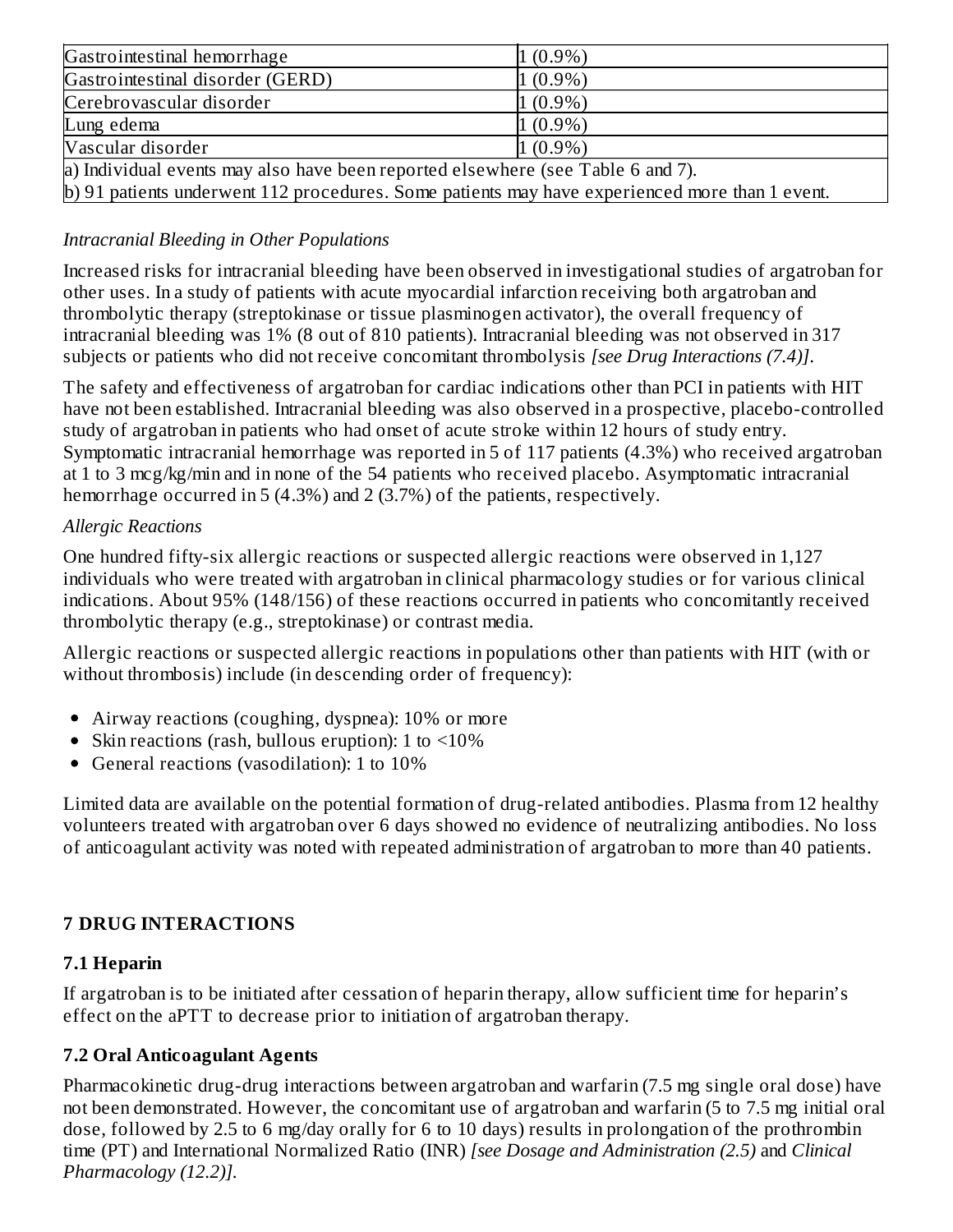### **7.3 Aspirin/Acetaminophen**

No drug-drug interactions have been demonstrated between argatroban and concomitantly administered aspirin or acetaminophen *[see Clinical Pharmacology (12.3)].*

# **7.4 Thrombolytic Agents**

The safety and effectiveness of argatroban with thrombolytic agents have not been established *[see Adverse Reactions (6.1)].*

# **7.5 Glycoprotein IIb/IIIa Antagonists**

The safety and effectiveness of argatroban with glycoprotein IIb/IIIa antagonists have not been established.

# **8 USE IN SPECIFIC POPULATIONS**

# **8.1 Pregnancy**

### Risk Summary

Limited data from published literature and postmarketing reports do not suggest an association between argatroban and adverse fetal developmental outcomes. There are risks to the mother associated with untreated thrombosis in pregnancy and a risk of hemorrhage in the mother and fetus associated with use of anticoagulants *(see Clinical Considerations)*. In animal reproduction studies, there was no evidence of adverse developmental outcomes with intravenous administration of argatroban during organogenesis in rats and rabbits at doses up to 0.3- and 0.2-times, respectively, the maximum recommended human dose (MHRD) *(see Data)*.

The estimated background risk of major birth defects and miscarriage for the indicated population is unknown. All pregnancies have a background risk of birth defect, loss, or other adverse outcomes. In the U.S. general population, the estimated background risk of major birth defects and miscarriage in clinically recognized pregnancies is 2% to 4% and 15% to 20%, respectively.

# Clinical Considerations

# *Disease-Associated Maternal and/or Embryo/Fetal Risk*

Pregnancy confers an increased risk for thromboembolism that is higher for women with underlying thromboembolic disease and certain high risk pregnancy conditions. Published data describe that women with a previous history of venous thrombosis are at high risk for recurrence during pregnancy.

# *Fetal/Neonatal Adverse Reactions*

Use of anticoagulants, including argatroban, may increase the risk of bleeding in the fetus and neonate. Monitor neonates for bleeding *[see Warnings and Precautions (5.1, 5.3)]*.

# *Labor or Delivery*

All patients receiving anticoagulants, including pregnant women, are at risk for bleeding. Pregnant women receiving argatroban should be carefully monitored for evidence of excessive bleeding or unexpected changes in coagulation parameters *[see Warnings and Precautions (5.1, 5.3)]*.

# Data

# *Animal Data*

Developmental studies performed in rats with argatroban at intravenous doses up to 27 mg/kg/day (0.3 times the maximum recommended human dose, based on body surface area) and in rabbits at intravenous doses up to 10.8 mg/kg/day (0.2 times the maximum recommended human dose, based on body surface area) have revealed no evidence of harm to the fetus.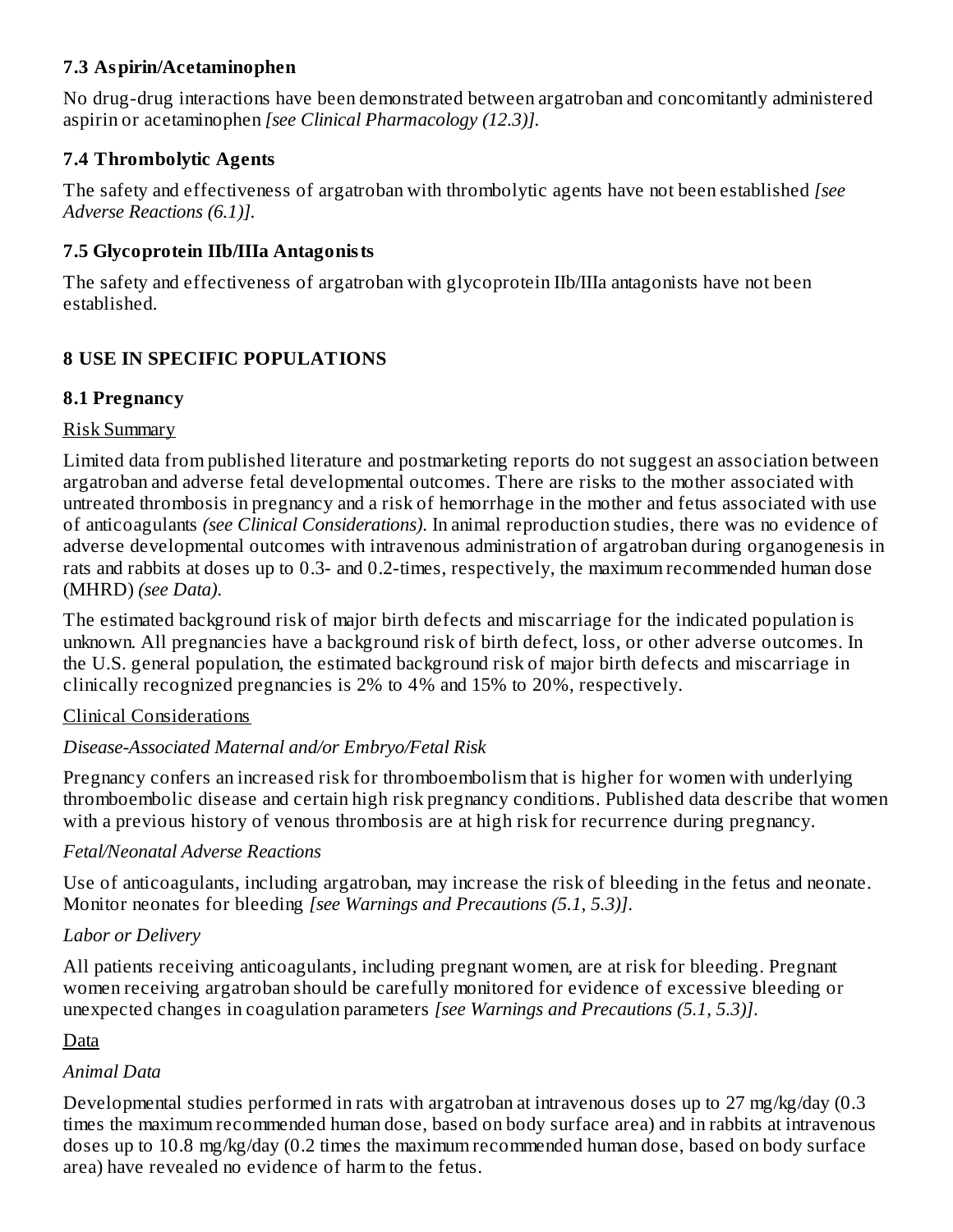### **8.2 Lactation**

### Risk Summary

There are no data on the presence of argatroban in human milk, or its effects on milk production. Argatroban is present in rat milk. The developmental and health benefits of breastfeeding should be considered along with the mother's clinical need for argatroban and any potential adverse effects on the breastfed infant from argatroban or from the underlying maternal condition.

### **8.4 Pediatric Us e**

### *Safety and effectiveness have not been established in pediatric patients.*

Argatroban was studied among 18 seriously ill pediatric patients who required an alternative to heparin anticoagulation. Most patients were diagnosed with HIT or suspected HIT. Age ranges of patients were  $<$  6 months, n = 8; six months to  $<$  8 years, n = 6; 8 to 16 years, n = 4. All patients had serious underlying conditions and were receiving multiple concomitant medications. Thirteen patients received argatroban solely as a continuous infusion (no bolus dose). Dosing was initiated in the majority of these 13 patients at 1 mcg/kg/min. Dosing was titrated as needed to achieve and maintain an aPTT of 1.5 to 3 times the baseline value. Most patients required multiple dose adjustments to maintain anticoagulation parameters within the desired range. During the 30-day study period, thrombotic events occurred during argatroban administration to two patients: and following argatroban discontinuation in three other patients. Major bleeding occurred among two patients: one patient experienced an intracranial hemorrhage after 4 days of argatroban therapy in the setting of sepsis and thrombocytopenia and another patient experienced an intracranial hemorrhage after receiving argatroban for greater than 14 days. The study findings did not establish the safe and effective use of argatroban in pediatric patients and the dosing of 1 mcg/kg/in was not supported by the pharmacokinetic data described below.

### *Pediatric Pharmacokinetics (PK) and Pharmacodynamics (PD)*

PK parameters of argatroban were characterized in population PK/PD analysis model with sparse data from 15 seriously ill pediatric patients. Argatroban clearance in these seriously ill pediatric patients (0.16 L/hr/kg) was 50% lower compared to argatroban clearance in healthy adults (0.31 L/hr/kg). Four pediatric patients with elevated bilirubin (secondary to cardiac complications or hepatic impairment) had, on average, 80% lower clearance (0.03 L/hr/kg) when compared to pediatric patients with normal bilirubin levels.

These PK/PD analysis models based on a goal of aPTT prolongation of 1.5 to 3 times the baseline value and avoidance of an aPTT  $> 100$  seconds for seriously ill pediatric patients with HIT/HITTS who require an alternative to heparin suggested the following:

- For patients with normal hepatic function, a starting infusion rate of 0.75 mcg/kg/min may have comparable aPTT responses as a starting dose of 2 mcg/kg/min in healthy adults. Additionally, based on an evaluation of aPTT every two hours, increasing the dosage by 0.1 to 0.25 mcg/kg/min could achieve additional aPTT responses.
- For patients with hepatic impairment a starting infusion rate of 0.2 mcg/kg/min with increasing dosing by increments of 0.05 mcg/kg/min may have comparable argatroban exposure as expected with adult doses.

The safety and effectiveness of argatroban with the above dosing have not been adequately assessed in pediatric patients and the safety and effectiveness of argatroban is not established in pediatric patients. In addition, the described dosage did not take into account multiple factors that could affect the dosage such as current aPTT, target aPTT, and the clinical status of the patient.

# **8.5 Geriatric Us e**

Of the total number of subjects (1340) in clinical studies of argatroban, 35% were 65 and over. In the clinical studies of adult patients with HIT (with or without thrombosis), the effectiveness of argatroban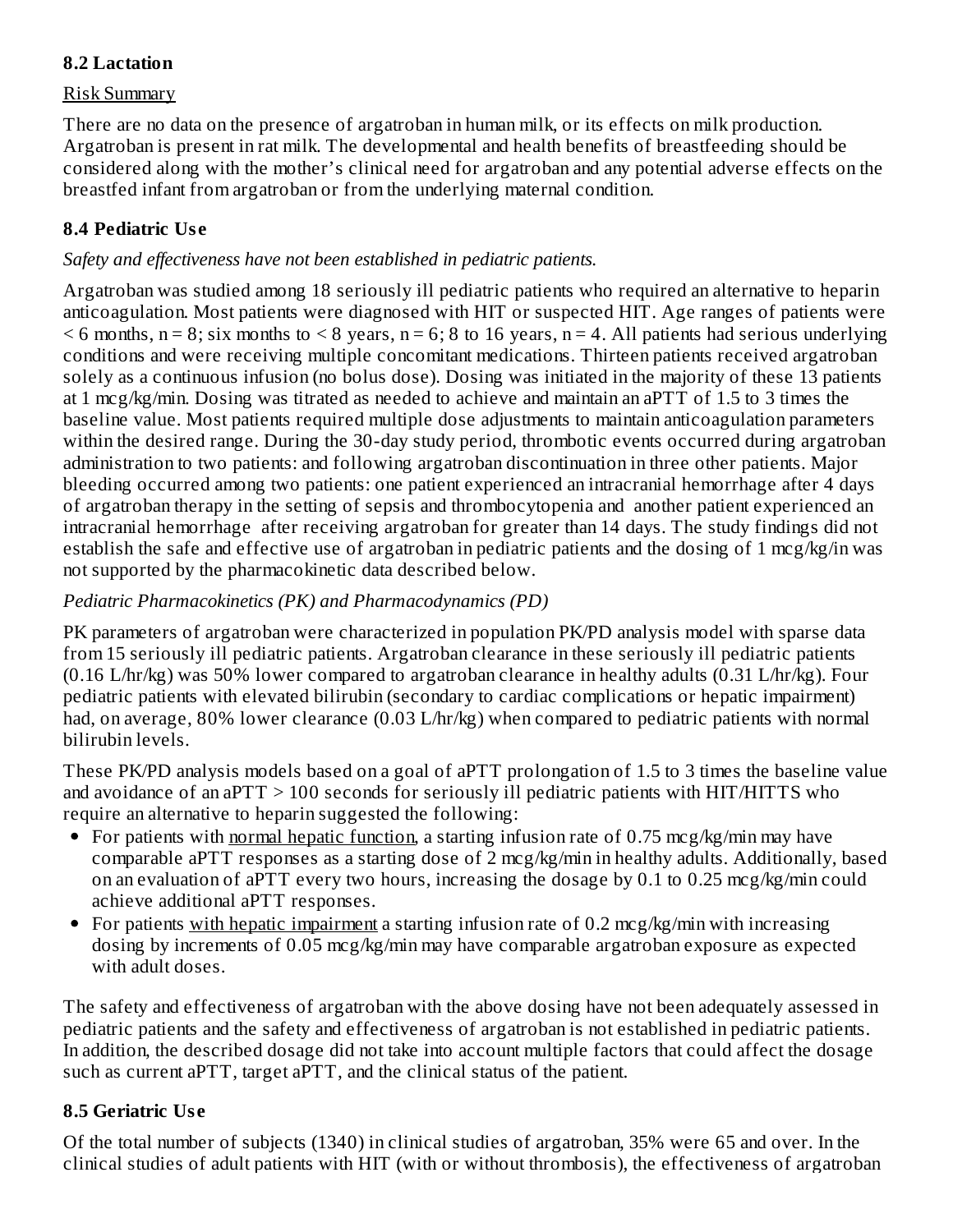was not affected by age. No trends were observed across age groups for both aPTT and the ACT. The safety analysis did suggest that older patients had increased underlying conditions, which may predispose them to events. The studies were not sized appropriately to detect differences in safety between age groups.

# **8.6 Hepatic Impairment**

Dose reduction and careful titration are required when administering argatroban to patients with hepatic impairment. Reversal of anticoagulant effect may be prolonged in this population *[see Dosage and Administration (2.3), Warning and Precautions (5.2), Clinical Pharmacology (12.3)].*

# **10 OVERDOSAGE**

Excessive anticoagulation, with or without bleeding, may be controlled by discontinuing argatroban or by decreasing the argatroban dose. In clinical studies, anticoagulation parameters generally returned from therapeutic levels to baseline within 2 to 4 hours after discontinuation of the drug. Reversal of anticoagulant effect may take longer in patients with hepatic impairment.

No specific antidote to argatroban is available; if life-threatening bleeding occurs and excessive plasma levels of argatroban are suspected, discontinue argatroban immediately and measure aPTT and other coagulation parameters. When argatroban was administered as a continuous infusion (2 mcg/kg/min) prior to and during a 4-hour hemodialysis session, approximately 20% of argatroban was cleared through dialysis.

Single intravenous doses of argatroban at 200, 124, 150, and 200 mg/kg were lethal to mice, rats, rabbits, and dogs, respectively. The symptoms of acute toxicity were loss of righting reflex, tremors, clonic convulsions, paralysis of hind limbs, and coma.

# **11 DESCRIPTION**

Argatroban is a synthetic direct thrombin inhibitor and the chemical name is 1-[5-

[(aminoiminomethyl)amino]-1-oxo-2-[[(1,2,3,4-tetrahydro-3-methyl-8-quinolinyl)sulfonyl]amino]pentyl]- 4-methyl-2-piperidinecarboxylic acid, monohydrate. Argatroban has 4 asymmetric carbons. One of the asymmetric carbons has an *R* configuration (stereoisomer Type I) and an *S* configuration (stereoisomer Type II). Argatroban consists of a mixture of *R* and *S* stereoisomers at a ratio of approximately 65:35.

The molecular formula of argatroban is  $\rm C_{23}H_{36}N_6O_5S$ • $\rm H_2O.$  Its molecular weight is 526.66 g/mol. The structural formula is: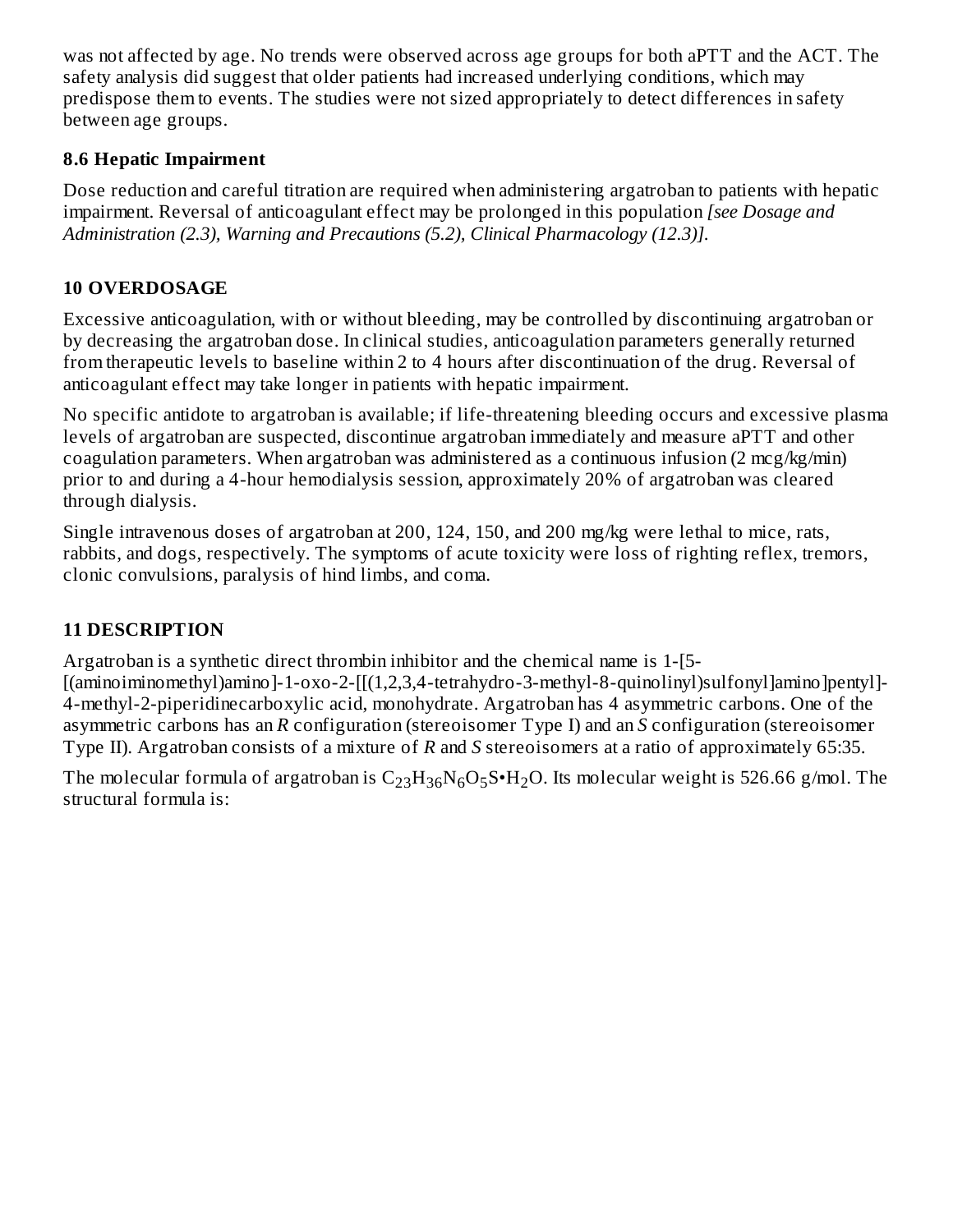

Argatroban is a white, or almost white crystalline powder that is sparingly soluble in ethanol, and insoluble in acetone, ethyl acetate, and ether.

Argatroban injection is a sterile clear, colorless to pale yellow, slightly viscous solution in a singledose amber vial containing 250 mg/2.5 mL of argatroban. Each mL of sterile, nonpyrogenic solution contains 100 mg argatroban, 300 mg D-sorbitol, and 400 mg dehydrated alcohol in water for injection.

# **12 CLINICAL PHARMACOLOGY**

### **12.1 Mechanism of Action**

Argatroban is a direct thrombin inhibitor that reversibly binds to the thrombin active site. Argatroban does not require the co-factor antithrombin III for antithrombotic activity. Argatroban exerts its anticoagulant effects by inhibiting thrombin-catalyzed or -induced reactions, including fibrin formation; activation of coagulation factors V, VIII, and XIII; activation of protein C; and platelet aggregation.

Argatroban inhibits thrombin with an inhibition constant  $(Ki)$  of 0.04  $\mu$ M. At therapeutic concentrations, argatroban has little or no effect on related serine proteases (trypsin, factor Xa, plasmin, and kallikrein).

Argatroban is capable of inhibiting the action of both free and clot-associated thrombin.

### **12.2 Pharmacodynamics**

When argatroban is administered by continuous infusion, anticoagulant effects and plasma concentrations of argatroban follow similar, predictable temporal response profiles, with low intersubject variability. Immediately upon initiation of argatroban infusion, anticoagulant effects are produced as plasma argatroban concentrations begin to rise. Steady-state levels of both drug and anticoagulant effect are typically attained within 1 to 3 hours and are maintained until the infusion is discontinued or the dosage adjusted. Steady-state plasma argatroban concentrations increase proportionally with dose (for infusion doses up to 40 mcg/kg/min in healthy subjects) and are well correlated with steady-state anticoagulant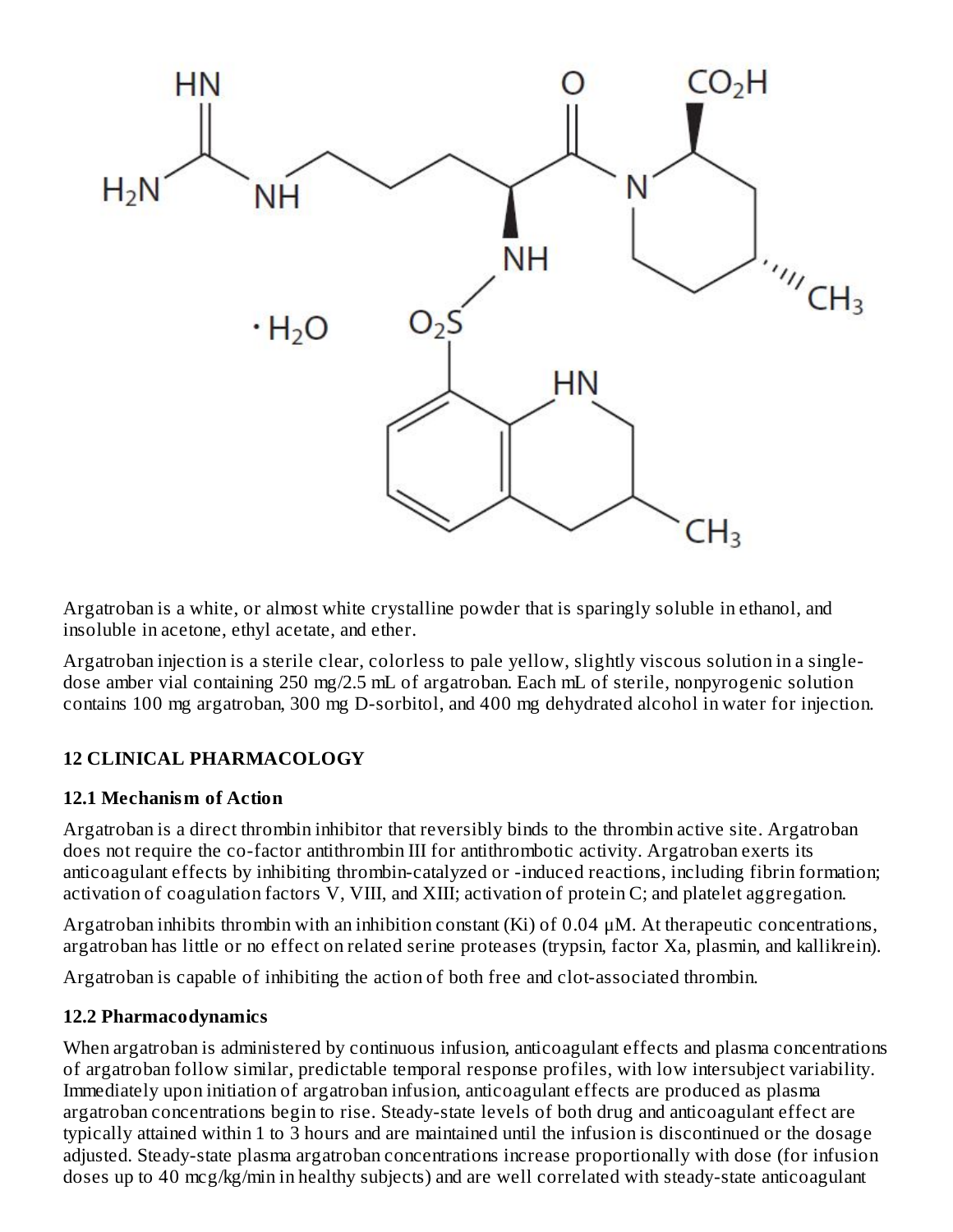effects. For infusion doses up to 40 mcg/kg/min, argatroban increases in a dose-dependent fashion, the aPTT, the ACT, the prothrombin time (PT), the International Normalized Ratio (INR), and the thrombin time (TT) in healthy volunteers and cardiac patients. Representative steady-state plasma argatroban concentrations and anticoagulant effects are shown below for argatroban infusion doses up to 10 mcg/kg/min (see Figure 1).

### **Figure 1.**

# **Relationship at Steady-State Between Argatroban Dos e, Plasma Argatroban**

**Concentration and Anticoagulant Effect**



*Effect on International Normalized Ratio (INR):* Because argatroban is a direct thrombin inhibitor, co- administration of argatroban and warfarin produces a combined effect on the laboratory measurement of the INR. However, concurrent therapy, compared to warfarin monotherapy, exerts no additional effect on vitamin K–dependent factor Xa activity.

The relationship between INR on co-therapy and warfarin alone is dependent on both the dose of argatroban and the thromboplastin reagent used. This relationship is influenced by the International Sensitivity Index (ISI) of the thromboplastin. Data for 2 commonly utilized thromboplastins with ISI values of 0.88 (Innovin, Dade) and 1.78 (Thromboplastin C Plus, Dade) are presented in Figure 2 for an argatroban dose of 2 mcg/kg/min. Thromboplastins with higher ISI values than shown result in higher INRs on combined therapy of warfarin and argatroban. These data are based on results obtained in normal individuals *[see Drug Interactions (7.2), Dosage and Administration (2.5)].*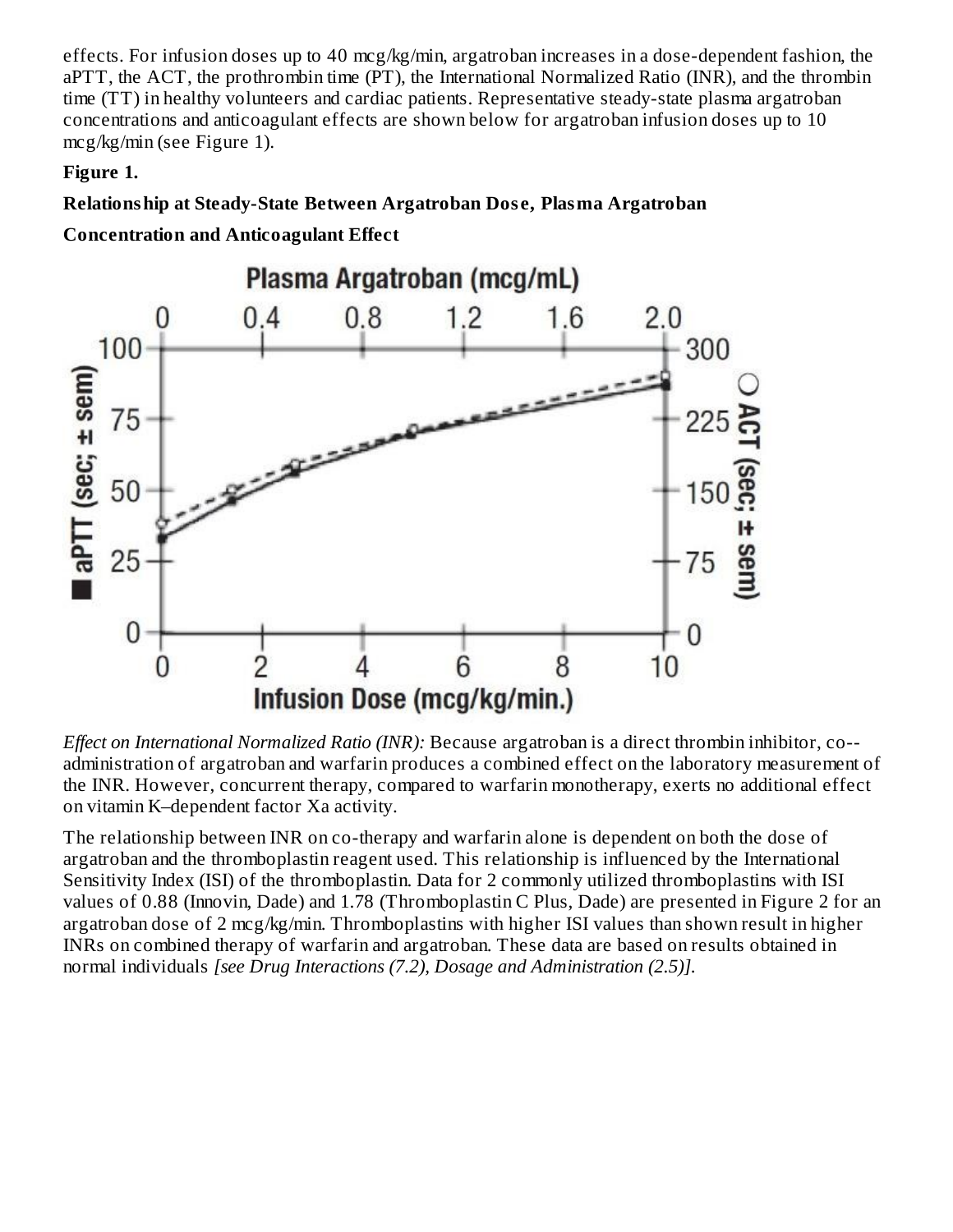Figure 2. **INR Relationship of Argatroban Plus Warfarin Versus Warfarin Alone** 



Figure 2 demonstrates the relationship between INR for warfarin alone and INR for warfarin coadministered with argatroban at a dose of 2 mcg/kg/min. To calculate INR for warfarin alone (INRW), based on INR for co-therapy of warfarin and argatroban (INRWA), when the argatroban dose is 2 mcg/kg/min, use the equation next to the appropriate curve. Example: At a dose of 2 mcg/kg/min and an INR performed with Thromboplastin A, the equation 0.19 + 0.57 (INRWA) = INR<sub>W</sub> would allow a prediction of the INR on warfarin alone (INRW). Thus, using an INRWA value of 4.0 obtained on combined therapy: INRW =  $0.19 + 0.57(4) = 2.47$  as the value for INR on warfarin alone. The error (confidence interval) associated with a prediction is  $\pm$  0.4 units. Similar linear relationships and prediction errors exist for argatroban at a dose of 1 mcg/kg/min. Thus, for argatroban doses of 1 or 2 mcg/kg/min, INR $_{\rm W}$  can be predicted from INRWA. For argatroban doses greater than 2 mcg/kg/min, the error associated with predicting INRW from INRWA is  $\pm$  1. Thus, INRW cannot be reliably predicted from INRWA at doses greater than 2 mcg/kg/min.

#### **12.3 Pharmacokinetics**

#### *Distribution:*

Argatroban distributes mainly in the extra cellular fluid as evidenced by an apparent steady-state volume of distribution of 174 mL/kg (12.18 L in a 70 kg adult). Argatroban is 54% bound to human serum proteins, with binding to albumin and  $\alpha_1$ -acid glycoprotein being 20% and 34%, respectively.

#### *Metabolism:*

The main route of argatroban metabolism is hydroxylation and aromatization of the 3 methyltetrahydroquinoline ring in the liver. The formation of each of the 4 known metabolites is catalyzed *in vitro* by the human liver microsomal cytochrome P450 enzymes CYP3A4/5. The primary metabolite (M1) exerts 3- to 5-fold weaker anticoagulant effects than argatroban. Unchanged argatroban is the major component in plasma. The plasma concentrations of M1 range between 0% and 20% of that of the parent drug. The other metabolites (M2 to M4) are found only in very low quantities in the urine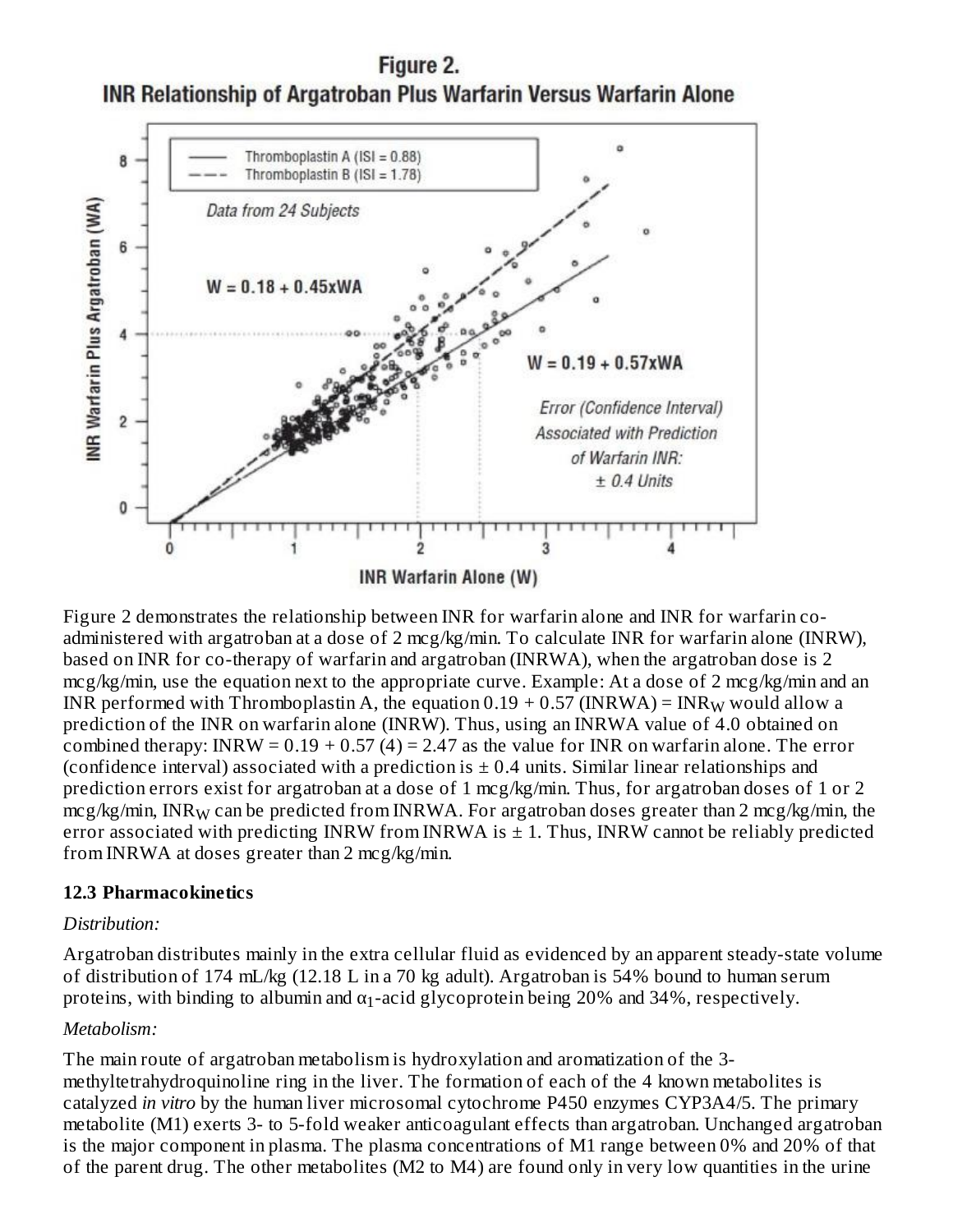and have not been detected in plasma or feces. These data, together with the lack of effect of erythromycin (a potent CYP3A4/5 inhibitor) on argatroban pharmacokinetics, suggest that CYP3A4/5 mediated metabolism is not an important elimination pathway *in vivo*.

Total body clearance is approximately 5.1 mL/kg/min (0.31 L/kg/hr) for infusion doses up to 40 mcg/kg/min. The terminal elimination half-life of argatroban ranges between 39 and 51 minutes.

There is no interconversion of the 21–(R):21–(S) diastereoisomers. The plasma ratio of these diastereoisomers is unchanged by metabolism or hepatic impairment, remaining constant at 65:35 ( $\pm$  2%).

### *Excretion:*

Argatroban is excreted primarily in the feces, presumably through biliary secretion. In a study in which <sup>14</sup>C-argatroban (5 mcg/kg/min) was infused for 4 hours into healthy subjects, approximately 65% of the radioactivity was recovered in the feces within 6 days of the start of infusion with little or no radioactivity subsequently detected. Approximately 22% of the radioactivity appeared in the urine within 12 hours of the start of infusion. Little or no additional urinary radioactivity was subsequently detected. Average percent recovery of unchanged drug, relative to total dose, was 16% in urine and at least 14% in feces.

# *Special Populations:*

Hepatic Impairment: The dosage of argatroban should be decreased in patients with hepatic impairment *[see Dosage and Administration (2.3)* and *Warnings and Precautions (5.2)].* Patients with hepatic impairment were not studied in percutaneous coronary intervention (PCI) trials. At a dose of 2.5 mcg/kg/min, hepatic impairment is associated with decreased clearance and increased elimination halflife of argatroban (to 1.9 mL/kg/min and 181 minutes, respectively, for patients with a Child-Pugh score  $> 6$ ).

Renal Impairment: No dosage adjustment is necessary in patients with renal dysfunction. The effect of renal disease on the pharmacokinetics of argatroban was studied in 6 subjects with normal renal function (mean Clcr =  $95 \pm 16$  mL/min) and in 18 subjects with mild (mean Clcr =  $64\pm 10$  mL/min), moderate (mean Clcr =  $41 \pm 5.8$  mL/min), and severe (mean Clcr =  $5 \pm 7$  mL/min) renal impairment. The pharmacokinetics and pharmacodynamics of argatroban at dosages up to 5 mcg/kg/min were not significantly affected by renal dysfunction.

Use of argatroban was evaluated in a study of 12 patients with stable end-stage renal disease undergoing chronic intermittent hemodialysis. Argatroban was administered at a rate of 2 to 3 mcg/kg/min (begun at least 4 hours prior to dialysis) or as a bolus dose of 250 mcg/kg at the start of dialysis followed by a continuous infusion of 2 mcg/kg/min. Although these regimens did not achieve the goal of maintaining ACT values at 1.8 times the baseline value throughout most of the hemodialysis period, the hemodialysis sessions were successfully completed with both of these regimens. The mean ACTs produced in this study ranged from 1.39 to 1.82 times baseline, and the mean aPTTs ranged from 1.96 to 3.4 times baseline. When argatroban was administered as a continuous infusion of 2 mcg/kg/min prior to and during a 4-hour hemodialysis session, approximately 20% was cleared through dialysis.

Age, Gender: There are no clinically significant effects of age or gender on the pharmacokinetics or pharmacodynamics (e.g., aPTT) of argatroban in adults.

# *Drug-Drug Interactions:*

Digoxin: In 12 healthy volunteers, intravenous infusion of argatroban (2 mcg/kg/min) over 5 days (study days 11 to 15) did not affect the steady-state pharmacokinetics of oral digoxin (0.375 mg daily for 15 days).

Erythromycin: In 10 healthy subjects, orally administered erythromycin (a potent inhibitor of CYP3A4/5) at 500 mg four times daily for 7 days had no effect on the pharmacokinetics of argatroban at a dose of 1 mcg/kg/min for 5 hours. These data suggest oxidative metabolism by CYP3A4/5 is not an important elimination pathway *in vivo* for argatroban.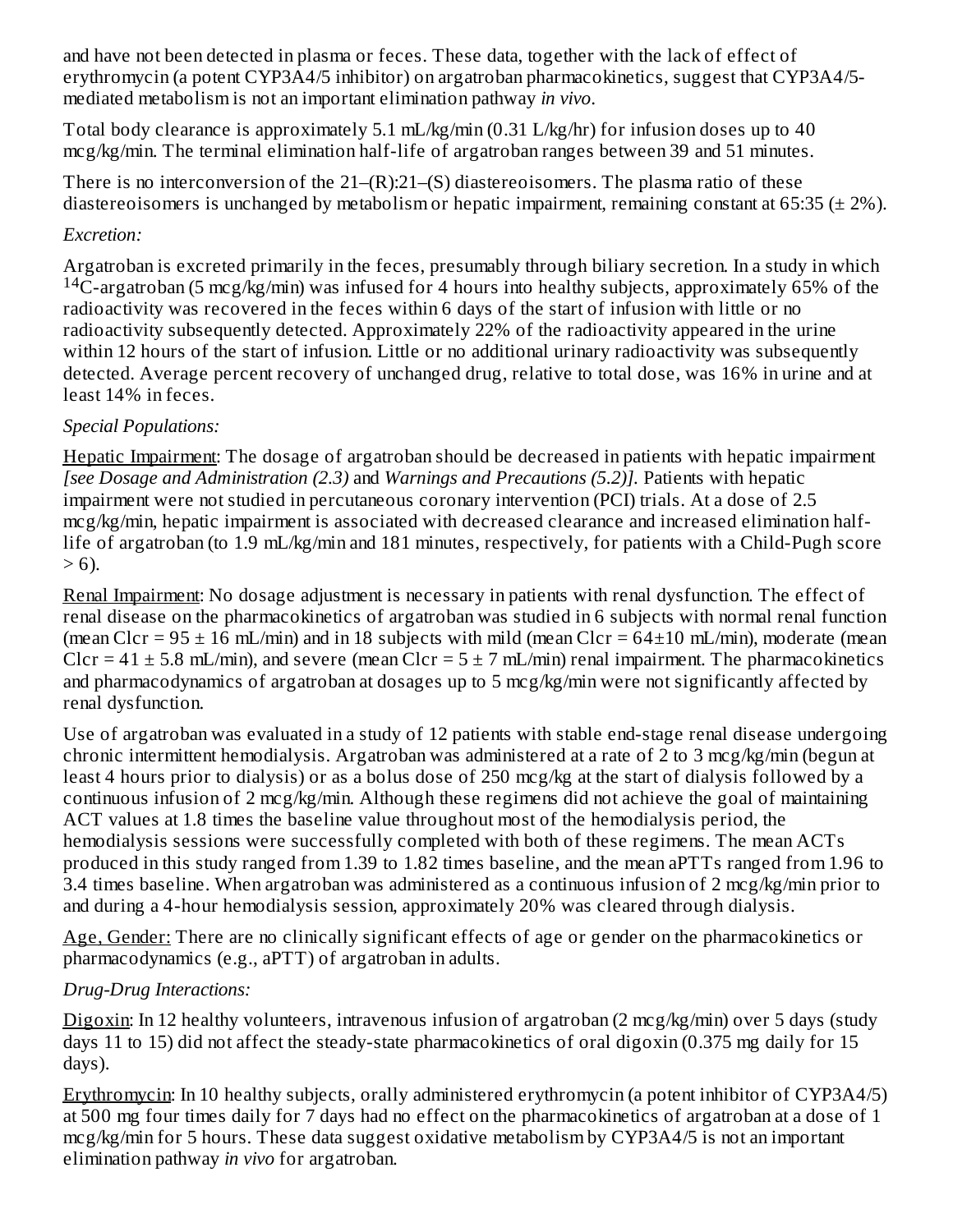Aspirin and Acetaminophen: Drug-drug interactions have not been demonstrated between argatroban and concomitantly administered aspirin (162.5 mg orally given 26 and 2 hours prior to initiation of argatroban 1 mcg/kg/min over 4 hours) or acetaminophen (1,000 mg orally given 12, 6, and 0 hours prior to, and 6 and 12 hours subsequent to, initiation of argatroban 1.5 mcg/kg/min over 18 hours).

# **13 NONCLINICAL TOXICOLOGY**

# **13.1 Carcinogenesis, Mutagenesis, Impairment of Fertility**

Carcinogenicity studies with argatroban have not been performed.

Argatroban was not genotoxic in the Ames test, the Chinese hamster ovary cell (CHO/HGPRT) forward mutation test, the Chinese hamster lung fibroblast chromosome aberration test, the rat hepatocyte, and WI-38 human fetal lung cell unscheduled DNA synthesis (UDS) tests, or the mouse micronucleus test.

Argatroban at intravenous doses up to 27 mg/kg/day (0.3 times the recommended maximum human dose based on body surface area) had no effect on fertility and reproductive function of male and female rats.

# **14 CLINICAL STUDIES**

# **14.1 Heparin-Induced Thrombocytopenia**

The safety and efficacy of argatroban were evaluated in a historically controlled efficacy and safety study (Study 1) and a follow-on efficacy and safety study (Study 2). These studies were comparable with regard to study design, study objectives, dosing regimens as well as study outline, conduct, and monitoring.

In these studies, 568 adult patients were treated with argatroban and 193 adult patients made up the historical control group. Patients had a clinical diagnosis of heparin-induced thrombocytopenia, either without thrombosis (HIT) or with thrombosis (HITTS [heparin-induced thrombocytopenia and thrombosis syndrome]) and were males or non-pregnant females between the age of 18 and 80 years old. HIT/HITTS was defined by a fall in platelet count to less than 100,000/μL or a 50% decrease in platelets after the initiation of heparin therapy with no apparent explanation other than HIT. Patients with HITTS also had an arterial or venous thrombosis documented by appropriate imaging techniques or supported by clinical evidence such as acute myocardial infarction, stroke, pulmonary embolism, or other clinical indications of vascular occlusion. Patients who had documented histories of positive heparin-dependent antibody tests without current thrombocytopenia or heparin challenge (e.g., patients with latent disease) were also included if they required anticoagulation.

These studies did not include patients with documented unexplained aPTT >200% of control at baseline, documented coagulation disorder or bleeding diathesis unrelated to HIT, a lumbar puncture within the past 7 days or a history of previous aneurysm, hemorrhagic stroke, or a thrombotic stroke within the past 6 months unrelated to HIT.

The initial dose of argatroban was 2 mcg/kg/min. Two hours after the start of the argatroban infusion, an aPTT level was obtained and dose adjustments were made (up to a maximum of 10 mcg/kg/min) to achieve a steady-state aPTT value that was 1.5 to 3.0 times the baseline value, not to exceed 100 seconds. Overall the mean aPTT level for HIT and HITTS patients during the argatroban infusion increased from baseline values of 34 and 38 seconds, respectively, to 62.5 and 64.5 seconds, respectively.

The primary efficacy analysis was based on a comparison of event rates for a composite endpoint that included death (all causes), amputation (all causes) or new thrombosis during the treatment and followup period (study days 0 to 37). Secondary analyses included evaluation of the event rates for the components of the composite endpoint as well as time-to-event analyses.

In Study 1, a total of 304 patients were enrolled as follows: active HIT (n=129), active HITTS (n=144),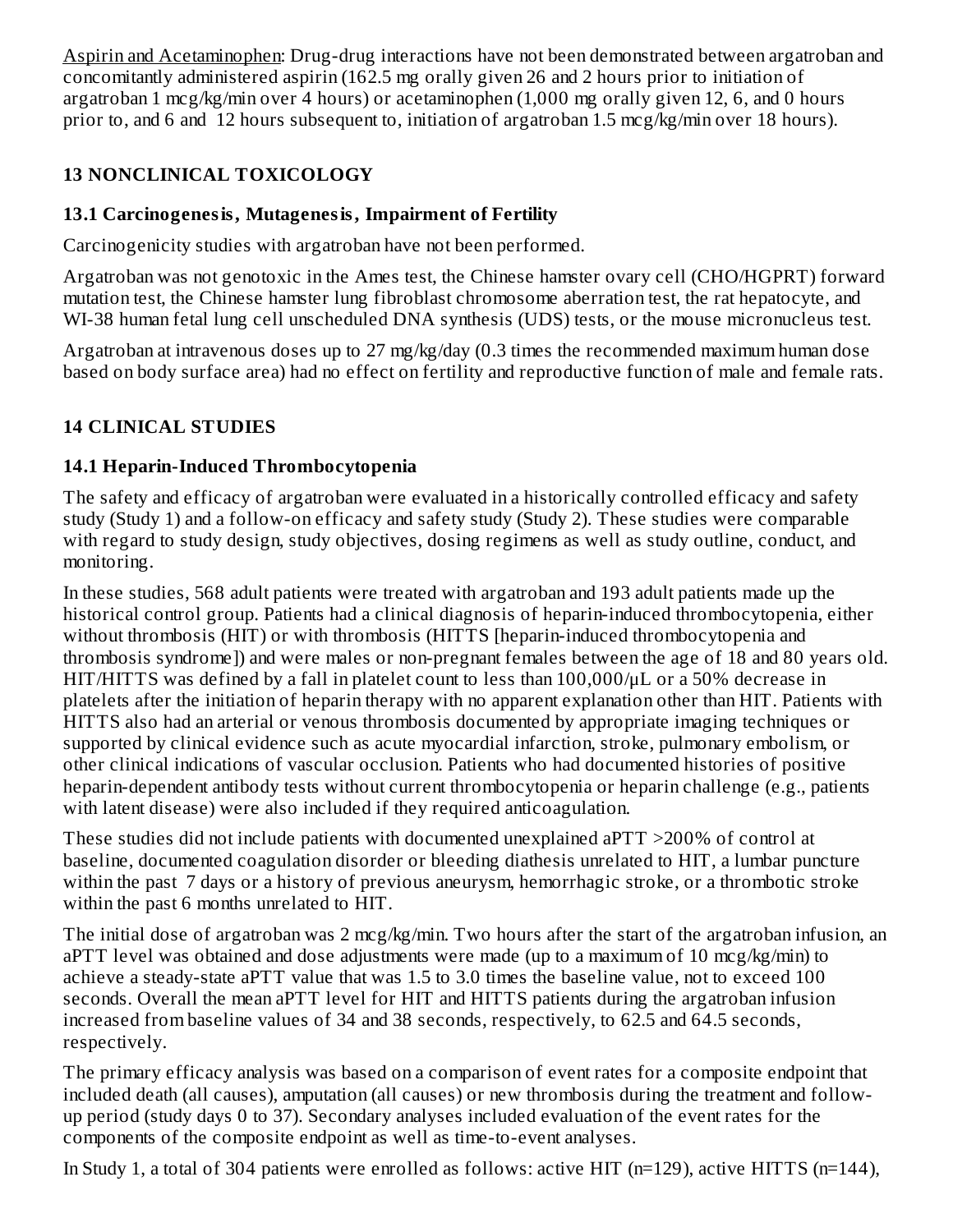or latent disease (n=31). Among the 193 historical controls, 139 (72%) had active HIT, 46 (24%) had active HITTS, and 8 (4%) had latent disease. Within each group, those with active HIT and those with latent disease were analyzed together. Positive laboratory confirmation of HIT/HITTS by the heparininduced platelet aggregation test or serotonin release assay was demonstrated in 174 of 304 (57%) argatroban-treated patients (i.e., in 80 with HIT or latent disease and 94 with HITTS) and in 149 of 193 (77%) historical controls (i.e., in 119 with HIT or latent disease and 30 with HITTS). The test results for the remainder of the patients and controls were either negative or not determined.

There was a significant improvement in the composite outcome in patients with HIT and HITTS treated with argatroban versus those in the historical control group (see Table 9). The components of the composite endpoint are shown in Table 9.

| Efficacy Results of Study 1: Composite Endpoint <sup>a</sup> and Individual Components, Ranked by<br>Severity <sup>b</sup> |                     |          |       |                   |                                                                                    |                     |           |
|----------------------------------------------------------------------------------------------------------------------------|---------------------|----------|-------|-------------------|------------------------------------------------------------------------------------|---------------------|-----------|
|                                                                                                                            | HIT                 |          |       | <b>HITTS</b>      | <b>HIT/HITTS</b><br>Parameter, ControlArgatrobanControlArgatrobanControlArgatroban |                     |           |
|                                                                                                                            |                     |          |       |                   |                                                                                    |                     |           |
| N(%                                                                                                                        | $n = 147$ $n = 160$ |          |       | $\mathbf{n} = 46$ | $n = 144$                                                                          | $n = 193$ $n = 304$ |           |
| Composite                                                                                                                  | 57                  |          |       | 26                |                                                                                    | 83                  |           |
| Endpoint                                                                                                                   | (38.8)              | 41(25.6) |       | (56.5)            | 63 (43.8)                                                                          | (43.0)              | 104(34.2) |
| Individual Components <sup>b</sup> :                                                                                       |                     |          |       |                   |                                                                                    |                     |           |
| Death                                                                                                                      | 32 (21.8)           |          | 27    | 13                | 26(18.1)                                                                           | 45                  | 53(17.4)  |
|                                                                                                                            |                     |          |       | (16.9)(28.3)      |                                                                                    | (23.3)              |           |
|                                                                                                                            |                     |          |       |                   |                                                                                    |                     |           |
| Amputation $3(2.0)$                                                                                                        |                     |          | (1.9) | 4(8.7)            | 16(11.1)                                                                           | 7(3.6)              | 19(6.2)   |
| <b>New</b>                                                                                                                 |                     |          | 11    |                   |                                                                                    | 31                  |           |
| Thrombosis                                                                                                                 | 22(15.0)            |          | (6.9) |                   | 9(19.6)21(14.6)                                                                    | (16.1)              | 32(10.5)  |
|                                                                                                                            |                     |          |       |                   |                                                                                    |                     |           |
| a) Death (all cause), amputation (all cause), or new thrombosis within 37-day study period                                 |                     |          |       |                   |                                                                                    |                     |           |
|                                                                                                                            |                     |          |       |                   |                                                                                    |                     |           |
| b) Reported as the most severe outcome among the components of composite endpoint (severity                                |                     |          |       |                   |                                                                                    |                     |           |
| ranking: death > amputation > new thrombosis); patients may have had multiple outcomes.                                    |                     |          |       |                   |                                                                                    |                     |           |

Time-to-event analyses showed significant improvements in the time-to-first event in patients with HIT or HITTS treated with argatroban versus those in the historical control group. The between-group differences in the proportion of patients who remained free of death, amputation, or new thrombosis were statistically significant in favor of argatroban by these analyses.

A time-to-event analysis for the composite endpoint is shown in Figure 3 for patients with HIT and Figure 4 for patients with HITTS.

**Figure 3.**

# **Time to First Event for the Composite Efficacy Endpoint: HIT Patients**

**STUDY 1**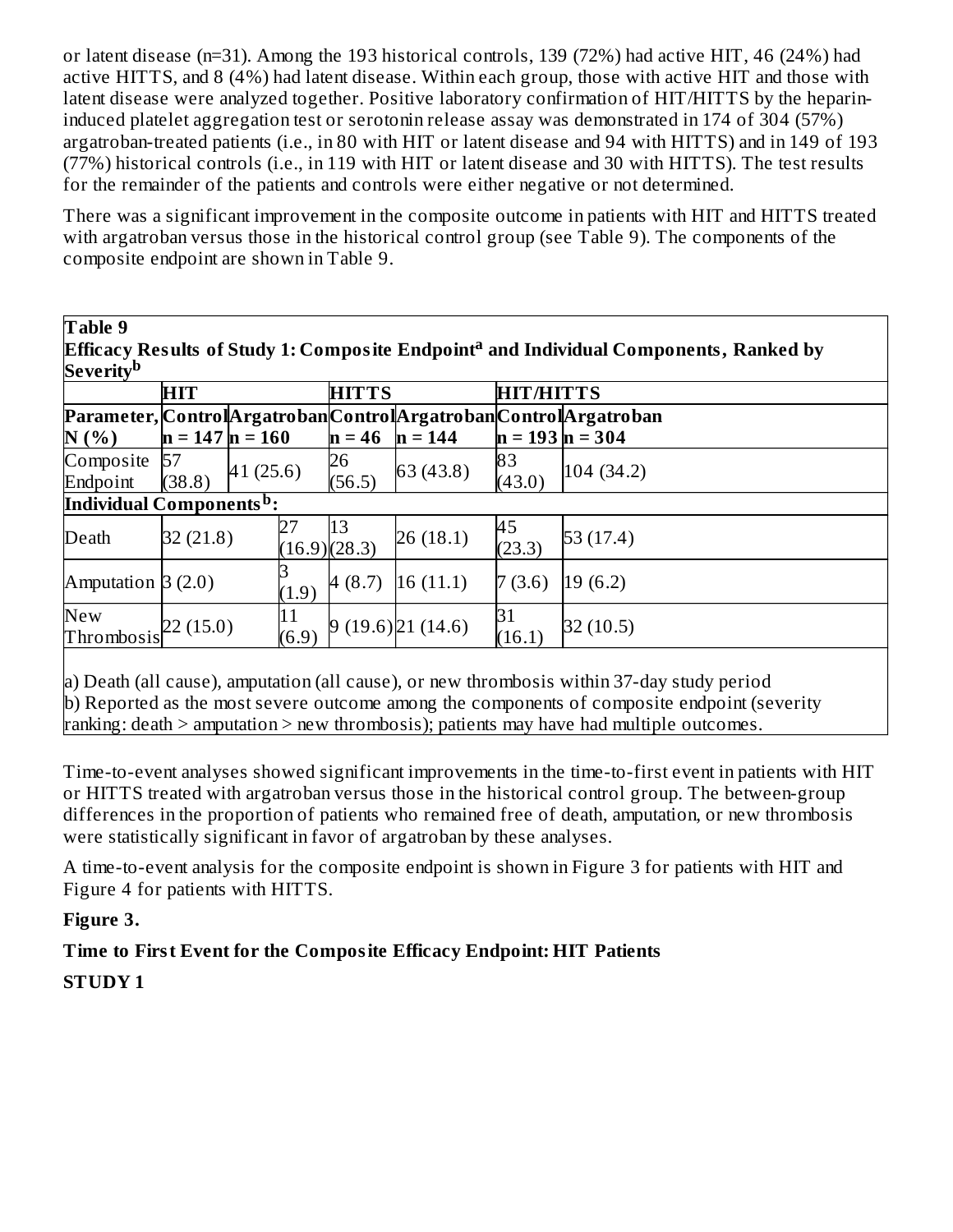

\*Censored indicates no clinical endpoint (defined as death, amputation, or new thrombosis) was observed during the follow-up period (maximum period of follow-up was 37 days).

**Figure 4.**

**Time to First Event for the Composite Efficacy Endpoint: HITTS Patients STUDY 1**



\*Censored indicates no clinical endpoint (defined as death, amputation, or new thrombosis) was observed during the follow-up period (maximum period of follow-up was 37 days).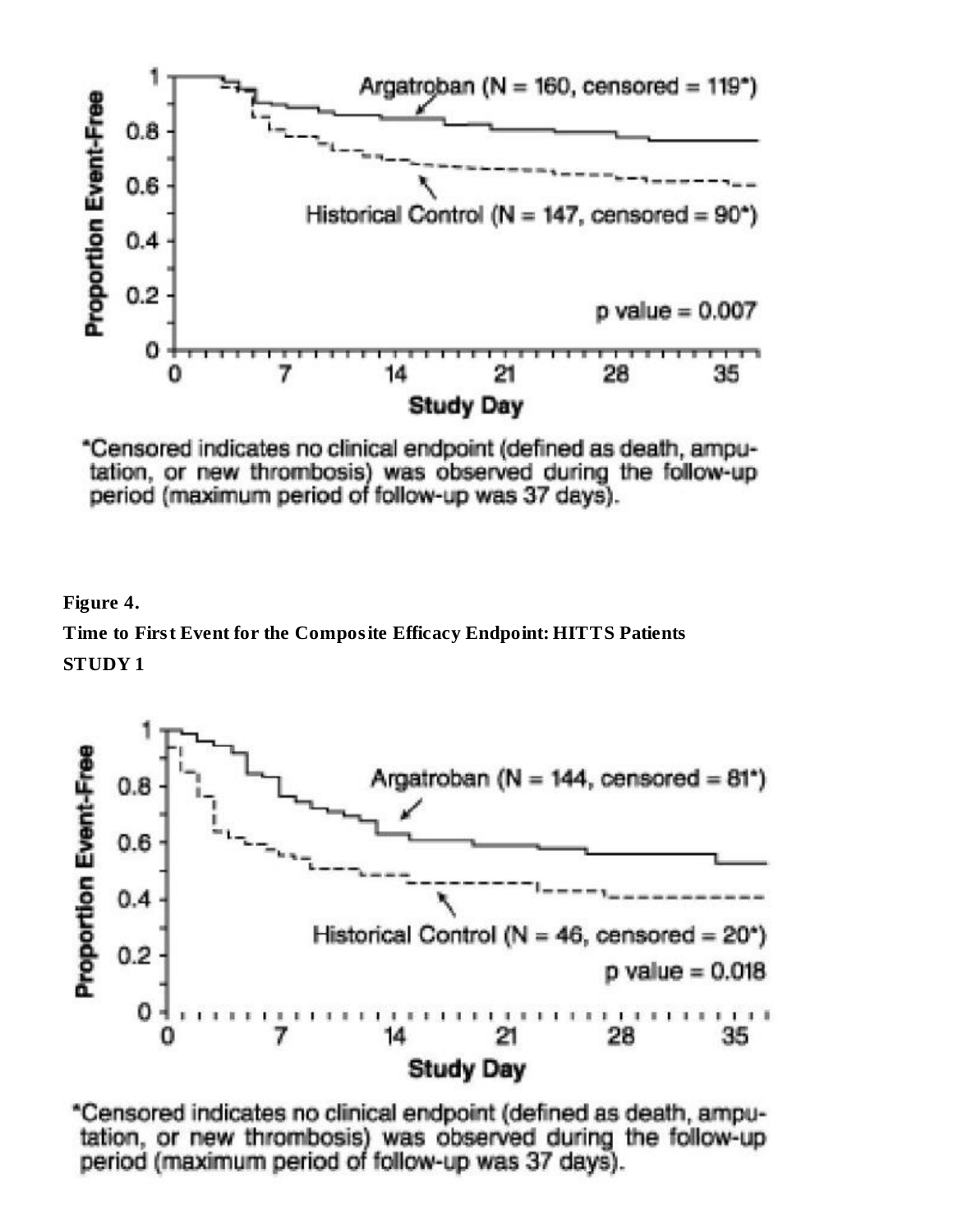In Study 2, a total of 264 patients were enrolled as follows: HIT (n=125) or HITTS (n=139). There was a significant improvement in the composite efficacy outcome for argatroban-treated patients, versus the same historical control group from Study 1, among patients having HIT (25.6% vs. 38.8%), patients having HITTS (41.0% vs. 56.5%), and patients having either HIT or HITTS (33.7% vs. 43.0%). Timeto-event analyses showed significant improvements in the time-to-first event in patients with HIT or HITTS treated with argatroban versus those in the historical control group. The between-group differences in the proportion of patients who remained free of death, amputation, or new thrombosis were statistically significant in favor of argatroban.

# *Anticoagulant Effect:*

In Study 1, the mean ( $\pm$  SE) dose of argatroban administered was  $2.0 \pm 0.1$  mcg/kg/min in the HIT arm and  $1.9 \pm 0.1$  mcg/kg/min in the HITTS arm. Seventy-six percent of patients with HIT and 81% of patients with HITTS achieved a target aPTT at least 1.5-fold greater than the baseline aPTT at the first assessment occurring on average at 4.6 hours (HIT) and 3.9 hours (HITTS) following initiation of argatroban therapy.

No enhancement of aPTT response was observed in subjects receiving repeated administration of argatroban.

# *Platelet Count Recovery:*

In Study 1, 53% of patients with HIT and 58% of patients with HITTS, had a recovery of platelet count by Day 3. Platelet Count Recovery was defined as an increase in platelet count to >100,000/μL or to at least 1.5-fold greater than the baseline count (platelet count at study initiation) by Day 3 of the study.

# **14.2 Percutaneous Coronary Intervention (PCI) Patients with or at Risk for HIT**

In 3 similarly designed trials, argatroban was administered to 91 patients with current or previous clinical diagnosis of HIT or heparin-dependent antibodies, who underwent a total of 112 percutaneous coronary interventions (PCIs) including percutaneous transluminal coronary angioplasty (PTCA), coronary stent placement, or atherectomy. Among the 91 patients undergoing their first PCI with argatroban, notable ongoing or recent medical history included myocardial infarction  $(n = 35)$ , unstable angina ( $n = 23$ ), and chronic angina ( $n = 34$ ). There were 33 females and 58 males. The average age was 67.6 years (median 70.7, range 44 to 86), and the average weight was 82.5 kg (median 81.0 kg, range 49 to 141).

Twenty-one of the 91 patients had a repeat PCI using argatroban an average of 150 days after their initial PCI. Seven of 91 patients received glycoprotein IIb/IIIa inhibitors. Safety and efficacy were assessed against historical control populations who had been anticoagulated with heparin.

All patients received oral aspirin (325 mg) 2 to 24 hours prior to the interventional procedure. After venous or arterial sheaths were in place, anticoagulation was initiated with a bolus of argatroban of 350 mcg/kg via a large-bore intravenous line or through the venous sheath over 3 to 5 minutes. Simultaneously, a maintenance infusion of 25 mcg/kg/min was initiated to achieve a therapeutic ACT of 300 to 450 seconds. If necessary to achieve this therapeutic range, the maintenance infusion dose was titrated (15 to 40 mcg/kg/min) and/or an additional bolus dose of 150 mcg/kg could be given. Each patient's ACT was checked 5 to 10 minutes following the bolus dose. The ACT was checked as clinically indicated. Arterial and venous sheaths were removed no sooner than 2 hours after discontinuation of argatroban and when the ACT was less than 160 seconds.

If a patient required anticoagulation after the procedure, argatroban could be continued, but at a lower infusion dose between 2.5 and 5 mcg/kg/min. An aPTT was drawn 2 hours after this dose reduction and the dose of argatroban then was adjusted as clinically indicated (not to exceed 10 mcg/kg/min), to reach an aPTT between 1.5 and 3 times baseline value (not to exceed 100 seconds).

In 92 of the 112 interventions (82%), the patient received the initial bolus of 350 mcg/kg and an initial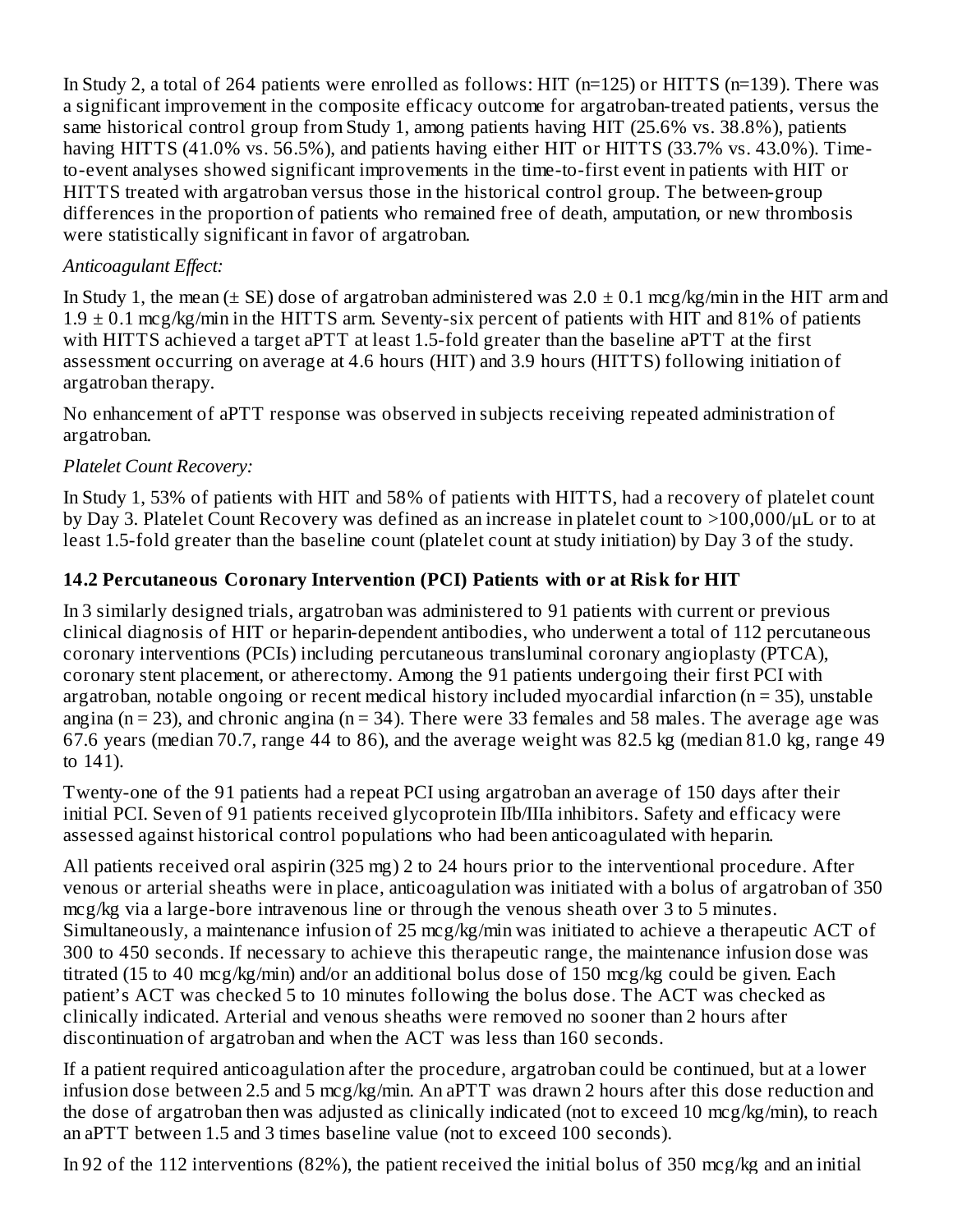infusion dose of 25 mcg/kg/min. The majority of patients did not require additional bolus dosing during the PCI procedure. The mean value for the initial ACT measurement after the start of dosing for all interventions was 379 sec (median 338 sec; 5<sup>th</sup> percentile-95<sup>th</sup> percentile 238 to 675 sec). The mean ACT value per intervention over all measurements taken during the procedure was 416 sec (median 390 sec;  $5^{\text{th}}$  percentile-95<sup>th</sup> percentile 261 to 698 sec). About 65% of patients had ACTs within the recommended range of 300 to 450 seconds throughout the procedure. The investigators did not achieve anticoagulation within the recommended range in about 23% of patients. However, in this small sample, patients with ACTs below 300 seconds did not have more coronary thrombotic events, and patients with ACTs over 450 seconds did not have higher bleeding rates.

Acute procedural success was defined as lack of death, emergent coronary artery bypass graft (CABG), or Q-wave myocardial infarction. Acute procedural success was reported in 98.2% of patients who underwent PCIs with argatroban anticoagulation compared with 94.3% of historical control patients anticoagulated with heparin ( $p = NS$ ). Among the 112 interventions, 2 patients had emergency CABGs, 3 had repeat PTCAs, 4 had non-Q-wave myocardial infarctions, 3 had myocardial ischemia, 1 had an abrupt closure, and 1 had an impending closure (some patients may have experienced more than 1 event). No patients died.

# **16 HOW SUPPLIED/STORAGE AND HANDLING**

Argatroban injection is a sterile, clear, colorless to pale yellow, slightly viscous solution supplied in 2.5 mL solution in single-dose amber vials at the concentration of **100 mg/mL**. Each vial contains 250 mg of argatroban.

2.5 mL, Single Dose Vial in a Carton: NDC 70121-1037-1

### **Storage**

Store the vials in original cartons at 20° to 25°C (68° to 77°F); excursions permitted between 15° to 30°C (59° to 86°F) [see USP Controlled Room Temperature]. Do not freeze. Retain in the original carton to protect from light. If the solution is cloudy, or if an insoluble precipitate is noted, the vial should be discarded.

# **17 PATIENT COUNSELING INFORMATION**

Inform patients of the risks associated with argatroban injection as well as the plan for regular monitoring during administration of the drug. Specifically, inform patients to report:

- the use of any other products known to affect bleeding.
- any medical history that may increase the risk for bleeding, including a history of severe hypertension; recent lumbar puncture or spinal anesthesia; major surgery, especially involving the brain, spinal cord, or eye; hematologic conditions associated with increased bleeding tendencies such as congenital or acquired bleeding disorders and gastrointestinal lesions such as ulcerations.
- any bleeding signs or symptoms.
- the occurrence of any signs or symptoms of allergic reactions (e.g., airway reactions, skin reactions and vasodilation reactions).

Manufactured by:

# **Amneal Pharmaceuticals Pvt. Ltd.**

# **Parenteral Unit**

Ahmedabad 382213, INDIA

Distributed by:

# **Amneal Pharmaceuticals LLC**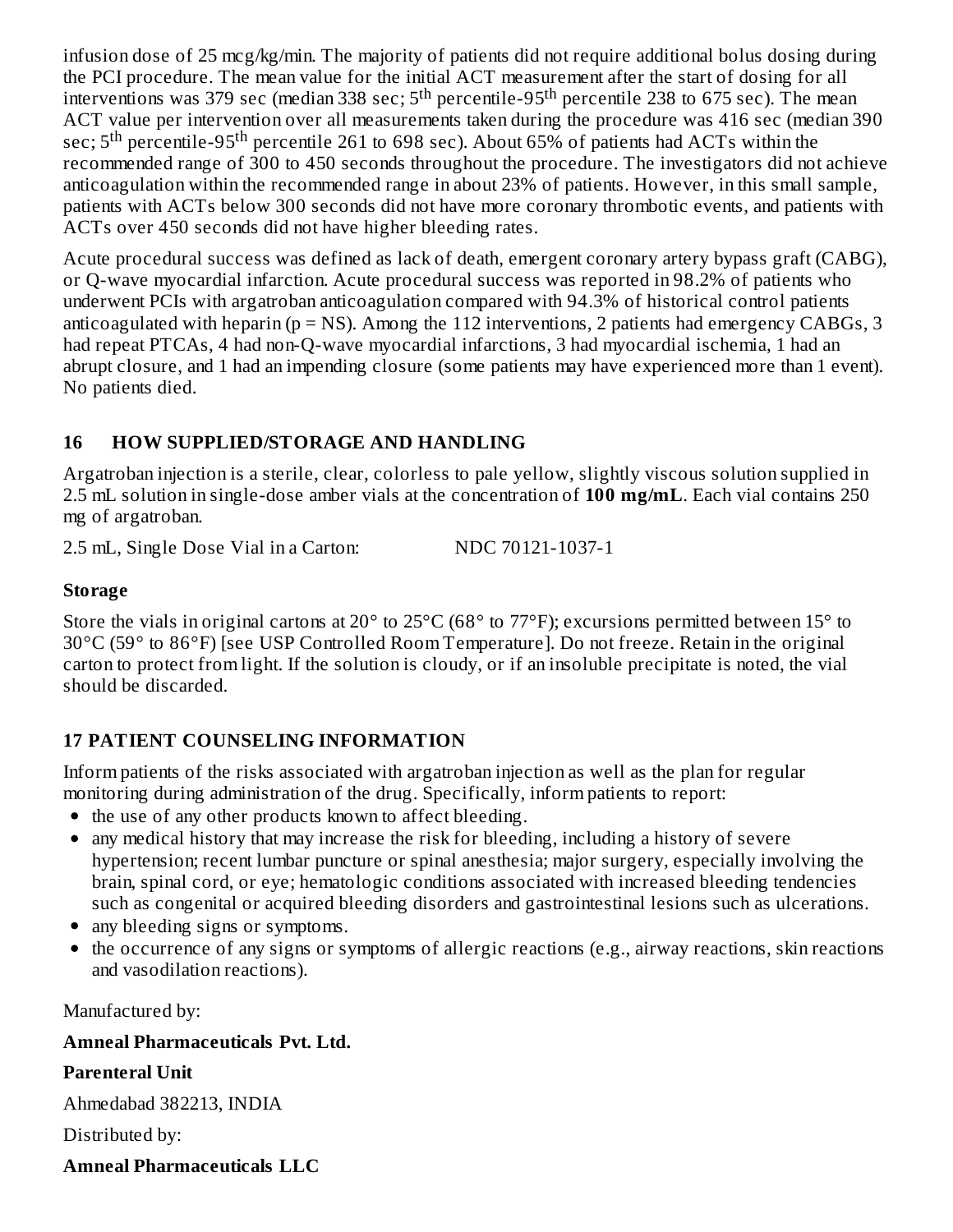Rev. 05-2019-01

#### **PRINCIPAL DISPLAY PANEL**

**NDC 70121-1037-1 Argatroban injection 250 mg / 2.5 mL Rx Only Vial Label Amneal Pharmaceuticals LLC**



**NDC 70121-1037-1 Argatroban injection 250 mg / 2.5 mL Rx Only Carton Label Amneal Pharmaceuticals LLC**

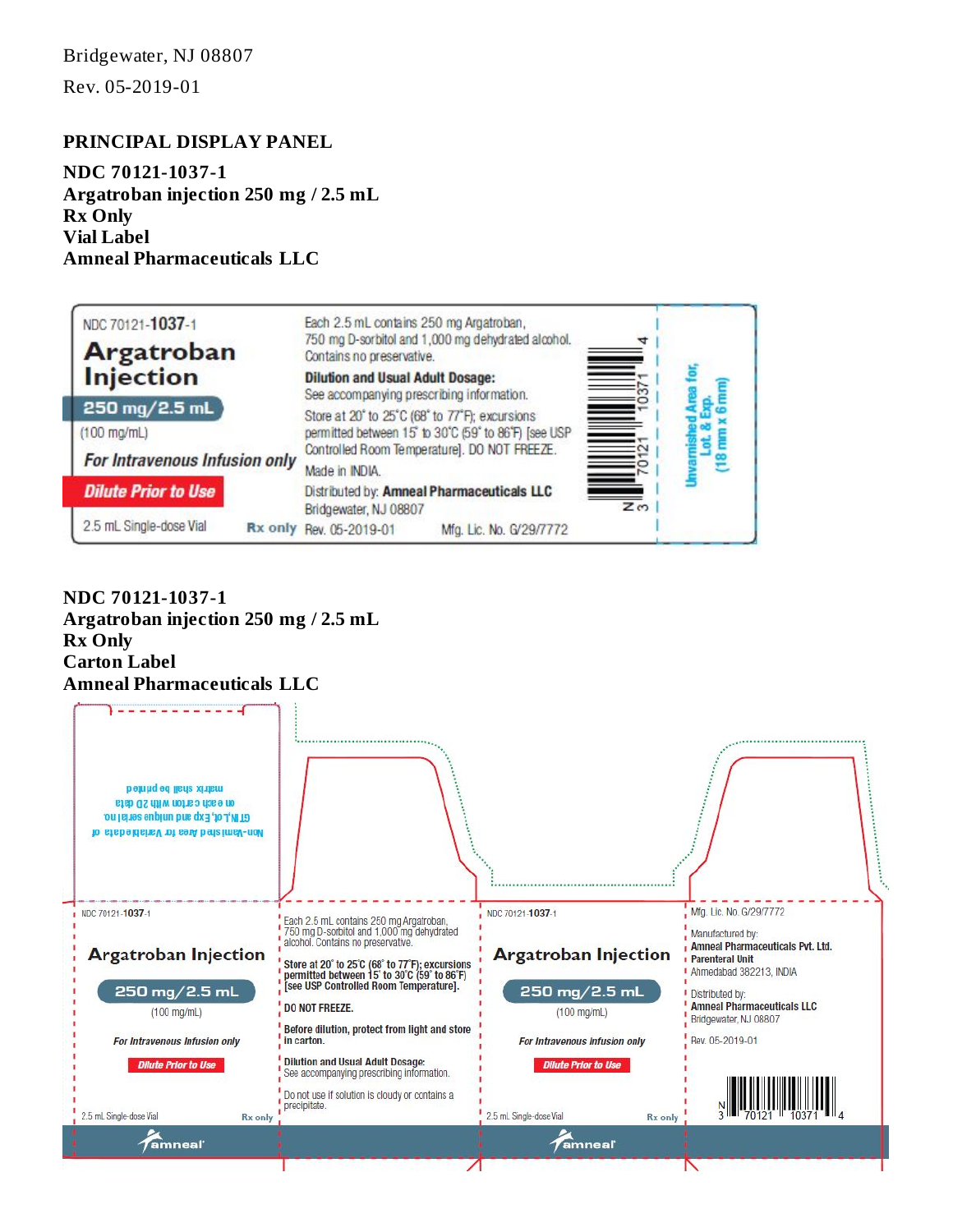| <b>ARGATROBAN</b>                                                      |                                                          |                                                    |                             |  |                     |                           |  |  |  |
|------------------------------------------------------------------------|----------------------------------------------------------|----------------------------------------------------|-----------------------------|--|---------------------|---------------------------|--|--|--|
| argatroban injection, solution                                         |                                                          |                                                    |                             |  |                     |                           |  |  |  |
| <b>Product Information</b>                                             |                                                          |                                                    |                             |  |                     |                           |  |  |  |
|                                                                        |                                                          |                                                    |                             |  |                     |                           |  |  |  |
| Product Type                                                           |                                                          | HUMAN PRESCRIPTION DRUG                            | Item Code (Source)          |  |                     | NDC:70121-1037            |  |  |  |
| <b>Route of Administration</b>                                         |                                                          | <b>INTRAVENOUS</b>                                 |                             |  |                     |                           |  |  |  |
|                                                                        |                                                          |                                                    |                             |  |                     |                           |  |  |  |
| <b>Active Ingredient/Active Moiety</b>                                 |                                                          |                                                    |                             |  |                     |                           |  |  |  |
|                                                                        | <b>Basis of Strength</b><br>Strength                     |                                                    |                             |  |                     |                           |  |  |  |
| ARGATROBAN (UNII: IY90U61Z3S) (ARGATROBAN ANHYDROUS - UNII:OCY3U280Y3) | ARGATROBAN<br>$100$ mg in $1$ mL                         |                                                    |                             |  |                     |                           |  |  |  |
|                                                                        |                                                          |                                                    |                             |  |                     |                           |  |  |  |
|                                                                        |                                                          |                                                    |                             |  |                     |                           |  |  |  |
| <b>Inactive Ingredients</b><br><b>Ingredient Name</b>                  |                                                          |                                                    |                             |  |                     |                           |  |  |  |
| ALCOHOL (UNII: 3K9958V90M)                                             |                                                          | Strength                                           |                             |  |                     |                           |  |  |  |
| SORBITOL (UNII: 506T60A25R)                                            |                                                          |                                                    |                             |  |                     |                           |  |  |  |
| WATER (UNII: 059 QF0 KO0R)                                             |                                                          |                                                    |                             |  |                     |                           |  |  |  |
|                                                                        |                                                          |                                                    |                             |  |                     |                           |  |  |  |
|                                                                        |                                                          |                                                    |                             |  |                     |                           |  |  |  |
| <b>Product Characteristics</b>                                         |                                                          |                                                    |                             |  |                     |                           |  |  |  |
| Color                                                                  | YELLOW (clear, colorless to pale yellow)<br><b>Score</b> |                                                    |                             |  |                     |                           |  |  |  |
| <b>Shape</b>                                                           | <b>Size</b>                                              |                                                    |                             |  |                     |                           |  |  |  |
| Flavor                                                                 |                                                          |                                                    |                             |  | <b>Imprint Code</b> |                           |  |  |  |
| <b>Contains</b>                                                        |                                                          |                                                    |                             |  |                     |                           |  |  |  |
|                                                                        |                                                          |                                                    |                             |  |                     |                           |  |  |  |
| <b>Packaging</b>                                                       |                                                          |                                                    |                             |  |                     |                           |  |  |  |
|                                                                        |                                                          |                                                    | <b>Marketing Start</b>      |  |                     |                           |  |  |  |
| <b>Item Code</b><br>$\#$                                               |                                                          | <b>Package Description</b>                         | <b>Date</b>                 |  |                     | <b>Marketing End Date</b> |  |  |  |
| NDC:70121-1037-<br>$\mathbf{1}$                                        | 1 in 1 CARTON                                            |                                                    | 01/26/2018                  |  |                     |                           |  |  |  |
| 1                                                                      | Product                                                  | 2.5 mL in 1 VIAL, GLASS; Type 0: Not a Combination |                             |  |                     |                           |  |  |  |
|                                                                        |                                                          |                                                    |                             |  |                     |                           |  |  |  |
|                                                                        |                                                          |                                                    |                             |  |                     |                           |  |  |  |
| <b>Marketing Information</b>                                           |                                                          |                                                    |                             |  |                     |                           |  |  |  |
| <b>Marketing Category</b>                                              |                                                          | <b>Application Number or Monograph Citation</b>    | <b>Marketing Start Date</b> |  |                     | <b>Marketing End Date</b> |  |  |  |
| <b>ANDA</b>                                                            | ANDA206698                                               |                                                    | 01/26/2018                  |  |                     |                           |  |  |  |
|                                                                        |                                                          |                                                    |                             |  |                     |                           |  |  |  |
|                                                                        |                                                          |                                                    |                             |  |                     |                           |  |  |  |

**Labeler -** Amneal Pharmaceuticals LLC (827748190)

| Establishment                           |                |               |                            |  |  |  |  |
|-----------------------------------------|----------------|---------------|----------------------------|--|--|--|--|
| Name                                    | <b>Address</b> | <b>ID/FEI</b> | <b>Business Operations</b> |  |  |  |  |
| Amneal Pharmaceuticals Private Limited, |                |               |                            |  |  |  |  |